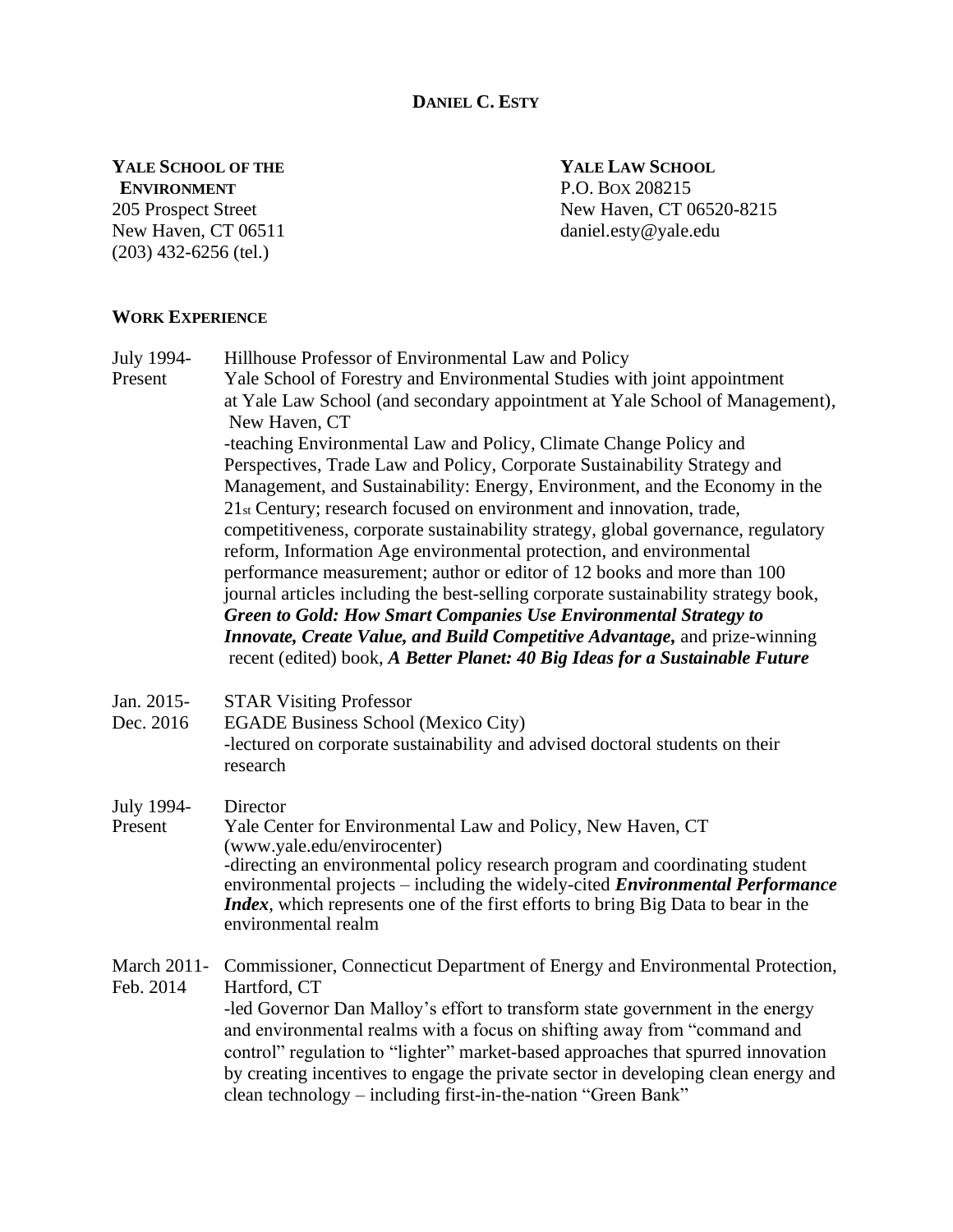| 2006-2011                             | Chairman<br>Esty Environmental Partners (New Haven, Boston, and Washington, D.C.)<br>-advised corporations, foundations, and other organizations on energy,<br>environment, and sustainability strategy -- growing to a team of 15 supporting<br>clients around the world, including Alcoa, American Eagle, Boeing, Coca-Cola,<br>Delhaize, Disney, Dow, Hanes Brands, IBM, Ikea, Nokia, State Farm, Timex,<br>Unilever, Waste Management, Xerox, and Verizon |
|---------------------------------------|---------------------------------------------------------------------------------------------------------------------------------------------------------------------------------------------------------------------------------------------------------------------------------------------------------------------------------------------------------------------------------------------------------------------------------------------------------------|
| <b>March 2007-</b><br>January 2009    | Advisor<br><b>Obama</b> for President Campaign<br>-served as an advisor on energy and environmental issues, candidate surrogate for<br>speeches and debates, and member of the 2008 Presidential Transition Team                                                                                                                                                                                                                                              |
| <b>July 2001-</b><br><b>July 2007</b> | Director<br>Yale World Fellows Program, Yale University, New Haven, CT<br>-led initiative to bring 18 emerging world leaders to Yale each year for a special<br>leadership training program as part of broad effort to internationalize Yale                                                                                                                                                                                                                  |
| July 1998-<br>2002                    | Associate Dean<br>Yale School of Forestry and Environmental Studies, New Haven, CT<br>-directed academic affairs and supported the Dean with responsibilities for<br>curriculum development, strategic planning, fundraising, and program design                                                                                                                                                                                                              |
| <b>July 2001</b>                      | <b>August 2000-</b> Visiting Professor<br>INSEAD, Fontainebleau, France<br>-did research and wrote on environmental protection in the Information Age,<br>environmental performance measurement, and global environmental governance;<br>taught "Trade and the Environment" and "Environmental Management and<br>Strategic Advantage"                                                                                                                         |
| Jan. 1993-<br><b>July 1994</b>        | Senior Fellow (Visiting Fellow to December 1993)<br>Peterson Institute for International Economics, Washington, D.C.<br>-wrote on trade, economic development, competitiveness, and environment                                                                                                                                                                                                                                                               |
| 1991-93                               | Deputy Assistant Administrator for Policy<br>U.S. Environmental Protection Agency, Washington, D.C.<br>-managed 260-person policy office with responsibility for EPA strategic planning<br>and review of all EPA regulatory and legislative initiatives including climate<br>change, Clean Water Act reauthorization, energy and environment linkages,<br>pesticide regulation reform, and trade and environment                                              |
| 1990-91                               | Deputy Chief of Staff<br>U.S. Environmental Protection Agency, Washington, D.C.<br>-served on the personal staff of the EPA Administrator with responsibility for<br>policy coordination and issue development across the spectrum of EPA concerns<br>including the 1990 Clean Air Act, regulatory reform, enforcement, the NAFTA<br>negotiations, World Bank Global Environmental Facility restructuring, and Rio<br>Earth Summit preparations               |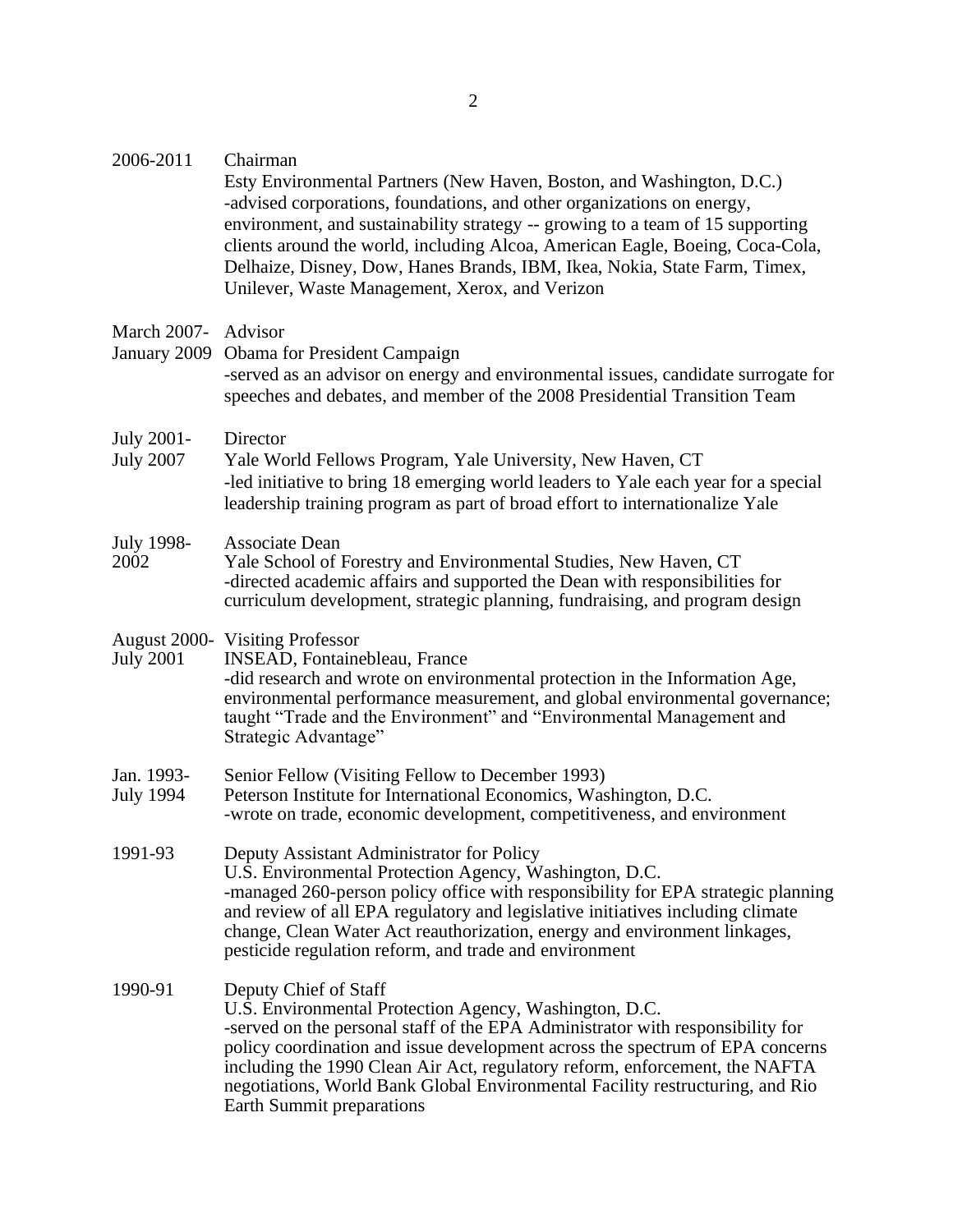- 1989-90 Special Assistant to EPA Administrator William Reilly U.S. Environmental Protection Agency, Washington, D.C. -worked on a broad range of environmental matters including policy reviews, political and press strategies, speeches, special projects, crises (e.g., Exxon Valdez oil spill), and inter-agency coordination
- 1986-89 Attorney Arnold & Porter, Washington, D.C. -practiced corporate, trade, administrative, and environmental law

# **ADDITIONAL ACTIVITIES**

Clean Energy for Biden (Connecticut Co-Chair) -support efforts to raise funds, advance policy, and undertake outreach

Resources for the Future (Trustee) -serve as a board member of this Washington-based think tank

The Nature Conservancy of Connecticut (Trustee) -Vice Chair of board of this New Haven-based environmental NGO

World Economic Forum (Forum Fellow) -help to shape environmental program at Forum's Davos Annual Meeting -chair, Benchmarking Progress Global Agenda Council

Council on Foreign Relations (Member) -participate in a variety of study groups including Science & Technology, Environment & Development, and Energy & Environment

Journal of International Economic Law (Editor) -review and advice on article submissions

### **PAST ACTIVITIES**

Energy Future Coalition (Executive Committee Member) Sustainability Advisory Board Member, Unilever (London and Rotterdam) Public Policy Advisory Board Member, The Coca-Cola Company (Atlanta, GA) Board Member, Connecticut Fund for the Environment (New Haven, CT) Board Member, Naya Waters, Inc. (Montreal, Canada) Board Member, TechTurn (Austin, TX) Board Member, Sustainable Technology Capital (Stockholm, Sweden) Board Member, American Farmland Trust (Washington, DC) Member U.S. Trade Representative Trade and Environment Public Advisory Committee (Washington, DC) (Co-Chair 2001-03)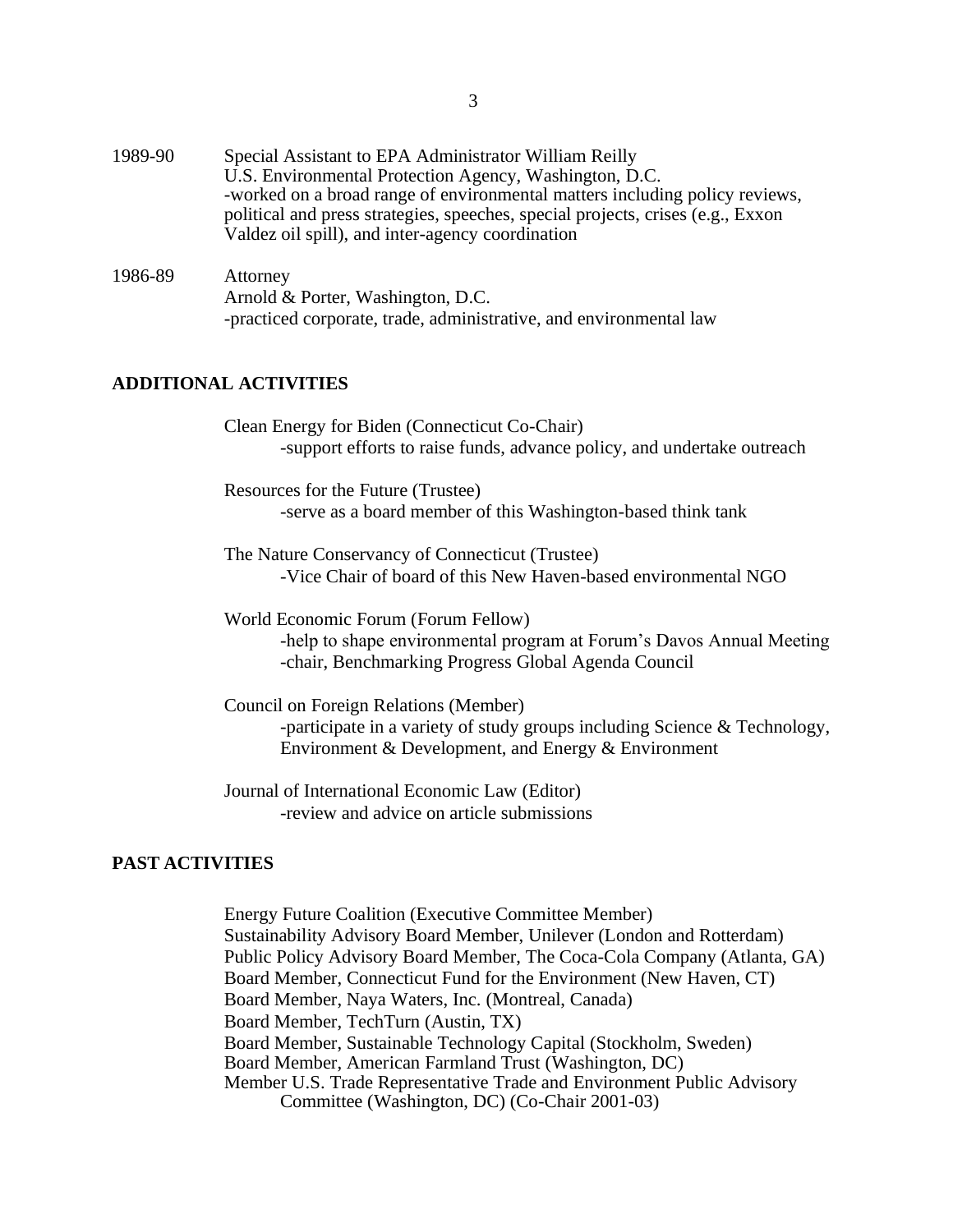Board Member, Ion Optics (Waltham, MA) Founder and Board Member, Global Environment and Trade Study (GETS) Elected Planning and Zoning Commissioner (Cheshire, CT) (1995-1999) Board Member, Insignia Films, Inc. Member, Environment Commission (Cheshire, CT) Member, Energy Commission (Cheshire, CT) Member, Board of Outreach, First Congregational Church (Cheshire, CT) Coach, Youth Soccer (Cheshire, CT) Coach, Wallingford Hawks Youth Hockey (Wallingford, CT)

## **EDUCATION**

| 1983-86 | Yale Law School, New Haven, CT<br>J.D. degree<br>Executive Editor, Yale Journal on Regulation<br>Project Coordinator, Environmental Litigation Program                                        |
|---------|-----------------------------------------------------------------------------------------------------------------------------------------------------------------------------------------------|
| 1981-83 | Oxford University (Balliol College), Oxford, England<br>1st Class Honors (Philosophy, Politics & Economics)<br>Rhodes Scholar, 1981 New England Winner<br>Captain, university ice hockey team |

1977-81 Harvard College, Cambridge, MA B.A. Summa Cum Laude in Economics Phi Beta Kappa Senior Economics Prize Winner

#### **PUBLICATIONS**

#### **BOOKS:**

- *Values at Work: Sustainable Investing and ESG Reporting* (edited with Todd Cort), New York: Palgrave Macmillan (forthcoming Fall 2020).
- *A Better Planet: 40 Big Ideas for a Sustainable Future* (editor), New Haven: Yale University Press (2019).
- *The Labyrinth of Sustainability: Green Business Lessons from Latin American Corporate Leaders.* (editor), New Haven: Anthem Press (2019).
- *Green to Gold Business Playbook: How to Implement Sustainability Practices for Bottom-Line Results in Every Business Function* (with P.J. Simmons). New Jersey: John Wiley & Sons, Inc. (2011).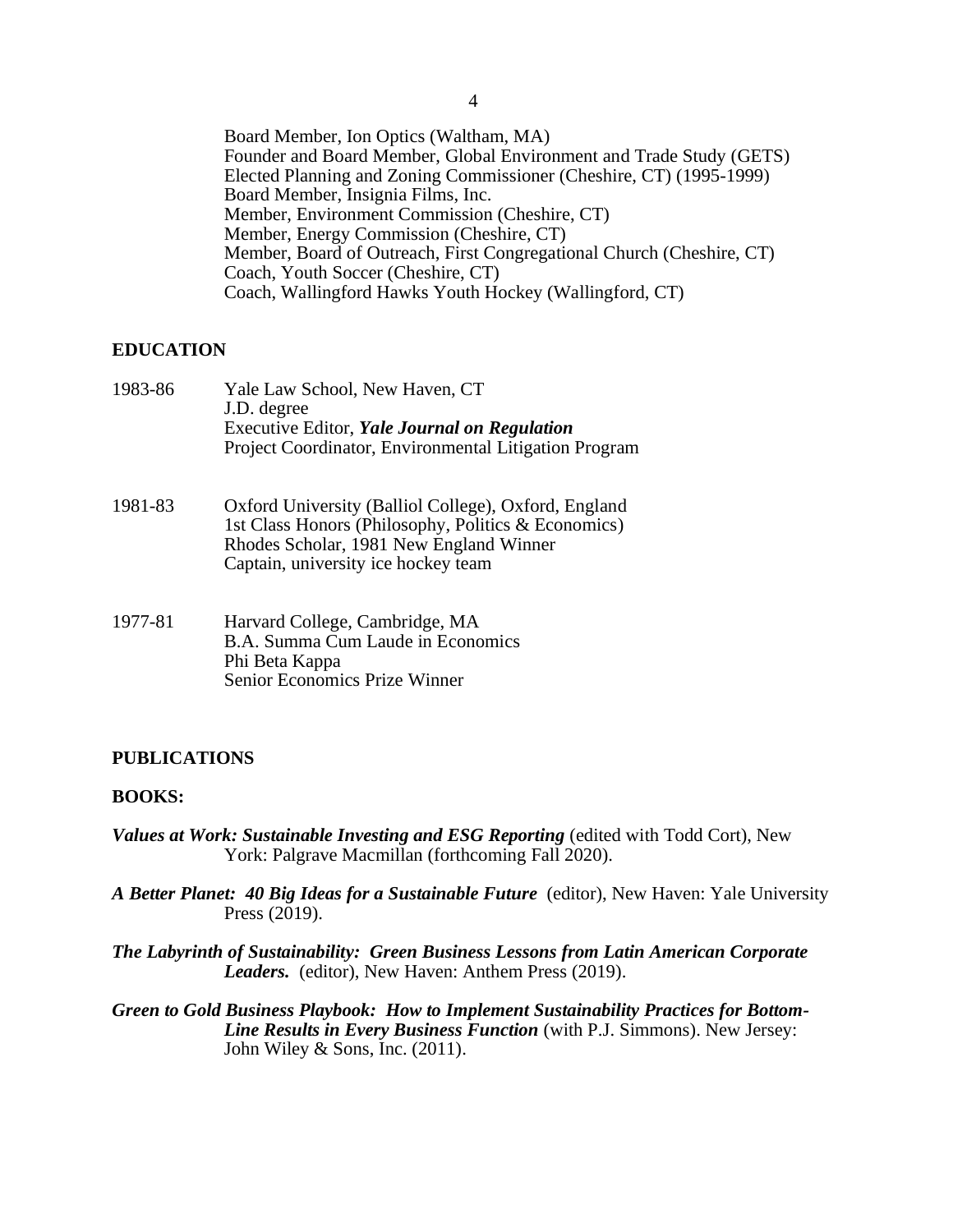- *Green to Gold: How Smart Companies Use Environmental Strategy to Innovate, Create Value, and Build Competitive Advantage* (with Andrew Winston), New Haven: Yale University Press (2006). (revised and updated paperback edition from John Wiley & Sons, Inc., 2009).
- *Global Environmental Governance: Options and Opportunities* (editor with Maria Ivanova), New Haven: Yale School of Forestry and Environmental Studies (2002).
- *Greening the Americas: NAFTA's Lessons for Hemispheric Trade* (editor with Carolyn Deere), Cambridge: MIT Press (2002).
- *Environmental Performance Measurement: The Global Report 2001-2002* (editor with Peter Cornelius), New York: Oxford University Press (2002).
- *Regulatory Competition and Economic Integration: Comparative Perspectives* (editor with Damien Geradin), Oxford: Oxford University Press (2001).
- *Sustaining the Asia-Pacific Miracle: Environmental Protection and Economic Integration* (with Andre Dua), Washington: Institute for International Economics (1997).
- *Thinking Ecologically: The Next Generation of Environmental Policy* (editor with Marian Chertow), New Haven: Yale University Press (1997).
- *Asian Dragons and Green Trade: Environment, Economics and International Trade* (editor with Simon Tay), Singapore: Times Academic Press (1996).
- *Greening the GATT: Trade, Environment and the Future*, Washington: Institute for International Economics (1994).

## **BOOK CHAPTERS:**

- "Sustainable Investing at a Turning Point," in *Values at Work: Sustainable Investing and ESG Reporting* (with Todd Cort) New York: Palgrave Macmillan (forthcoming Fall 2020).
- "Creating Investment-Grade Corporate Sustainability Metrics," in *Values at Work: Sustainable Investing and ESG Reporting,* New York: Palgrave Macmillan (forthcoming Fall 2020).
- "Toward a Next Generation of Corporate Sustainability Metrics," (with David A. Lubin) *Values at Work: Sustainable Investing and ESG Reporting,* New York: Palgrave Macmillan (forthcoming Fall 2020).
- "Free Trade and Environmental Protection," in *The Global Environment*, 5th edition, (Regina S. Axelrod, Stacy D. VanDeveer, eds.) Washington, DC: Sage Publishing (forthcoming 2019).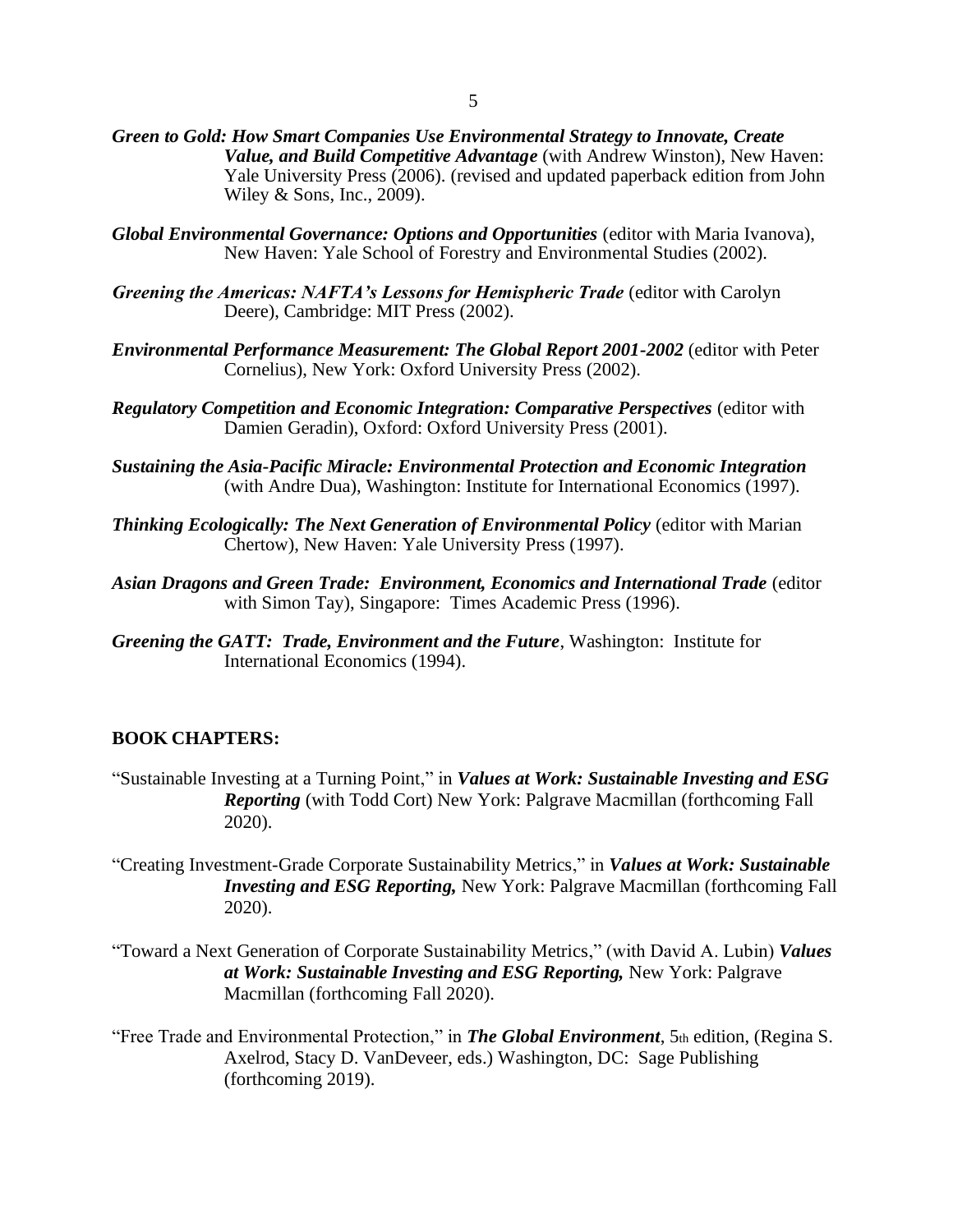- "From Crises and Gurus to Science and Metrics: Yale's Environmental Performance Index and the Rise of Data-Driven Policymaking," (with John W. Emerson) in *Routledge Handbook of Sustainability Indicators* (Simon Bell, Stephen Morse, eds.), New York: Routledge Press (2018).
- "Measurement Matters: Toward Data-Driven Environmental Policy-Making," in *Routledge Handbook of Sustainability Indicators* (Simon Bell, Stephen Morse, eds.), New York: Routledge Press (2018).
- "Rethinking NAFTA: Deepening the Commitment to Sustainable Development," in *Peterson Institute for International Economics*, PIIE Briefing17-2 (with James Salzman), (C. Fred Bergsten and Monica de Bolle, eds.), Washington, DC, (2017).
- "Regulatory Excellence: Lessons from Theory and Practice," in *Achieving Regulatory Excellence,* (Cary Coglianese), Washington, DC: Brookings Institution Press (2016).
- "Economic Integration and Environmental Protection," in *The Global Environment: Institutions, Law, and Policy*, 4th edition, (Regina S. Axelrod and Stacy D. VanDeveer, eds.) Washington, DC: CQ Press (2014).
- "Why Climate Change Collective Action Has Failed and What Needs to be Done Within and Without the Trade Regime" (with Anthony Moffa), in *Multilevel Governance of Interdependent Public Goods: Theories, Rules and Institutions for the Central Policy Challenge in the 21st Century* (Ernst-Ulrich Petersmann, ed.), European University Institute (2012).
- "Globalisation and Environmental Stewardship: A Global Governance Perspective," (with Maria Ivanova) in *A Handbook of Globalisation and Environmental Policy: National Government Interventions in a Global Arena*, 2nd edition, (Frank Wijen et al, eds.), Cheltenham, UK: Edward Elgar (2012).
- "Lessons from Copenhagen," in *U.N. Global Compact International Yearbook* (2010).
- "Good Governance at the World Trade Organization: Building a Foundation of Administrative Law," in *The Future of International Economic Law* (William J. Davey and John Jackson, eds.) Oxford: Oxford University Press (2008).
- "Governing at the Trade-Environment Interface**,"** in *Global Governance and the WTO* (Gary Sampson, ed.), Tokyo, Japan: United Nations University Press (2008).
- "Foreword," in *State of World 2008: Innovations for a Sustainable Economy in* Christopher Flavin et al, eds.), Washington, DC: Worldwatch Institute (2008).
- "Global Environmental Governance," in *Global Governance Reform* (Colin Bradford and Johannes Linn, eds.), Washington, DC: Brookings Press (2006).
- *Government Interventions in a Global Arena* (Frank Wijen et al, eds.), Cheltenham, UK: Edward Elgar (2005).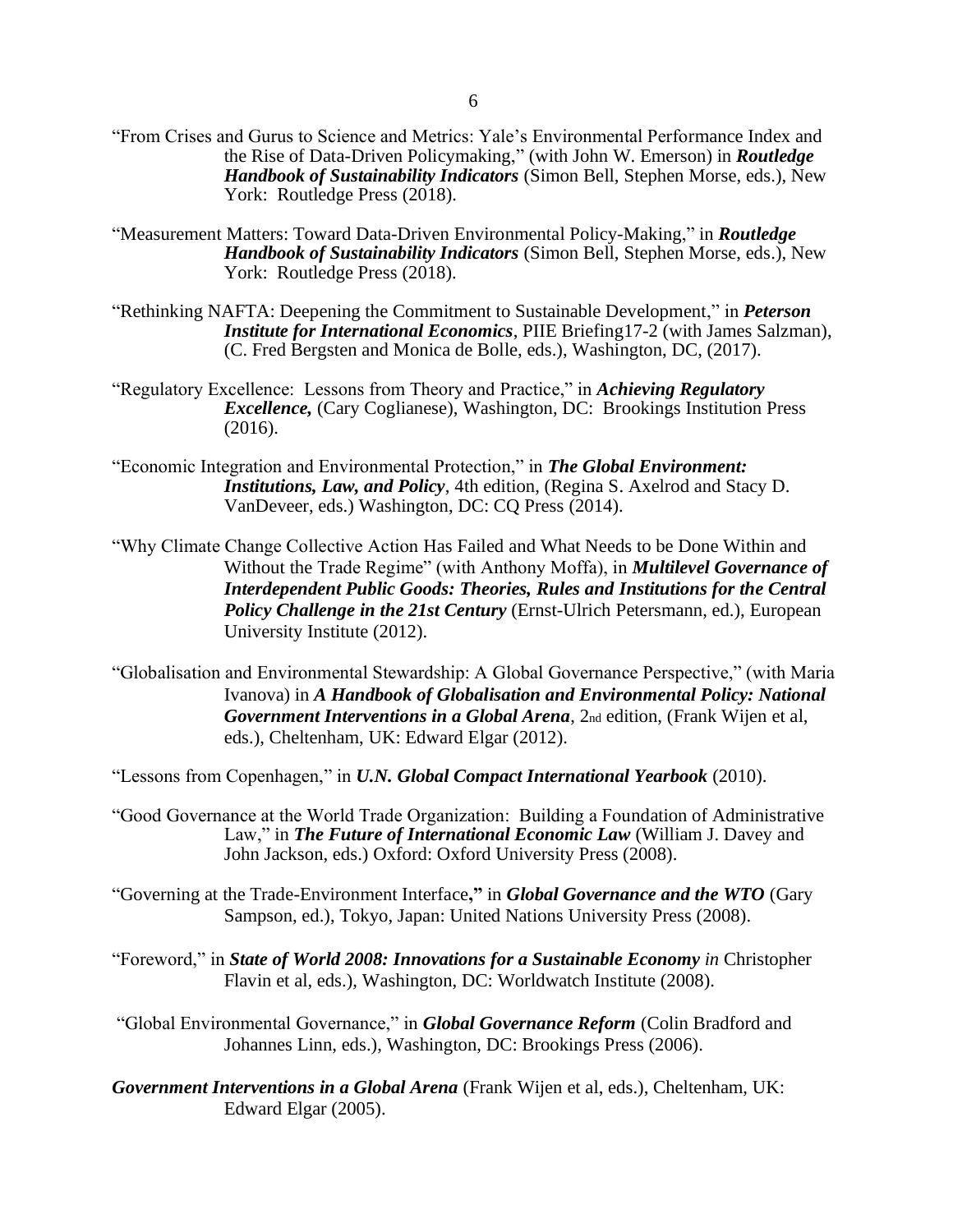- "The Environmental Dimension of Economic Integration: The FTAA and Beyond" in *Integrating the Americas: FTAA and Beyond* (Entoni Estevadeordal et. al., eds.), Cambridge: Harvard University Press (2004).
- ["Strengthening the International Environmental Regime: A Transatlantic Perspective"](http://www.yale.edu/envirocenter/strengthening.transatlantic.pdf) in *Transatlantic Economic Disputes: The EU, the US, and the WTO* (Ernst-Ulrich Petersmann and Mark A. Pollack, eds.), Oxford: Oxford University Press (2003).
- "Toward a Global Environmental Mechanism" (with Maria Ivanova), in *Worlds Apart: Globalization and the Environment* (James Gustave Speth, ed.), Washington, DC: Island Press (2003).
- "Environmental Sustainability in the Arab World" (with Marc Levy and Andrew Winston), in *The Arab World Competitiveness Report 2002-2003*, New York: Oxford University Press (2003).
- "Revitalizing Global Environmental Governance: A Function-Driven Approach" (with Maria Ivanova), in *Global Environmental Governance: Options & Opportunities* (Daniel C. Esty and Maria H. Ivanova, eds.), New Haven, CT: Yale School of Forestry & Environmental Studies (2002).
- "Trade and the Environment in the Americas: Overview of Key Issues" (with Carolyn L. Deere), in *Greening the Americas: NAFTA's Lessons for Hemispheric Trade* (ed. with Carolyn Deere), Cambridge: MIT Press (2002).
- "Environmental Governance at the WTO: Outreach to Civil Society" in *Trade, Environment, and the Millennium*, Second Edition (Gary P. Sampson and W. Bradnee Chambers, eds.), Tokyo: United Nations University Press (2002).
- "National Environmental Performance Measurement and Determinants" (with Michael Porter), in *Environmental Performance Measurement: The Global 2001-2002 Report*  (Daniel C. Esty and Peter Cornelius, eds.), New York: Oxford University Press (2002).
- "Why Measurement Matters," in *Environmental Performance Measurement: The Global 2001- 2002 Report* (Daniel C. Esty and Peter Cornelius, eds.) New York: Oxford University Press (2002).
- "Ranking National Environmental Regulation and Performance: A Leading Indicator of Future Competitiveness?" (with Michael Porter), in *The Global Competitiveness Report 2001* (Michael E. Porter and Jeffrey Sachs, et al.), New York: Oxford University Press (2001).
- "Regulatory Co-opetition," in *Regulatory Competition and Economic Integration: Comparative Perspectives* (Daniel C. Esty and Damien Geradin, eds.), Oxford: Oxford University Press (2001).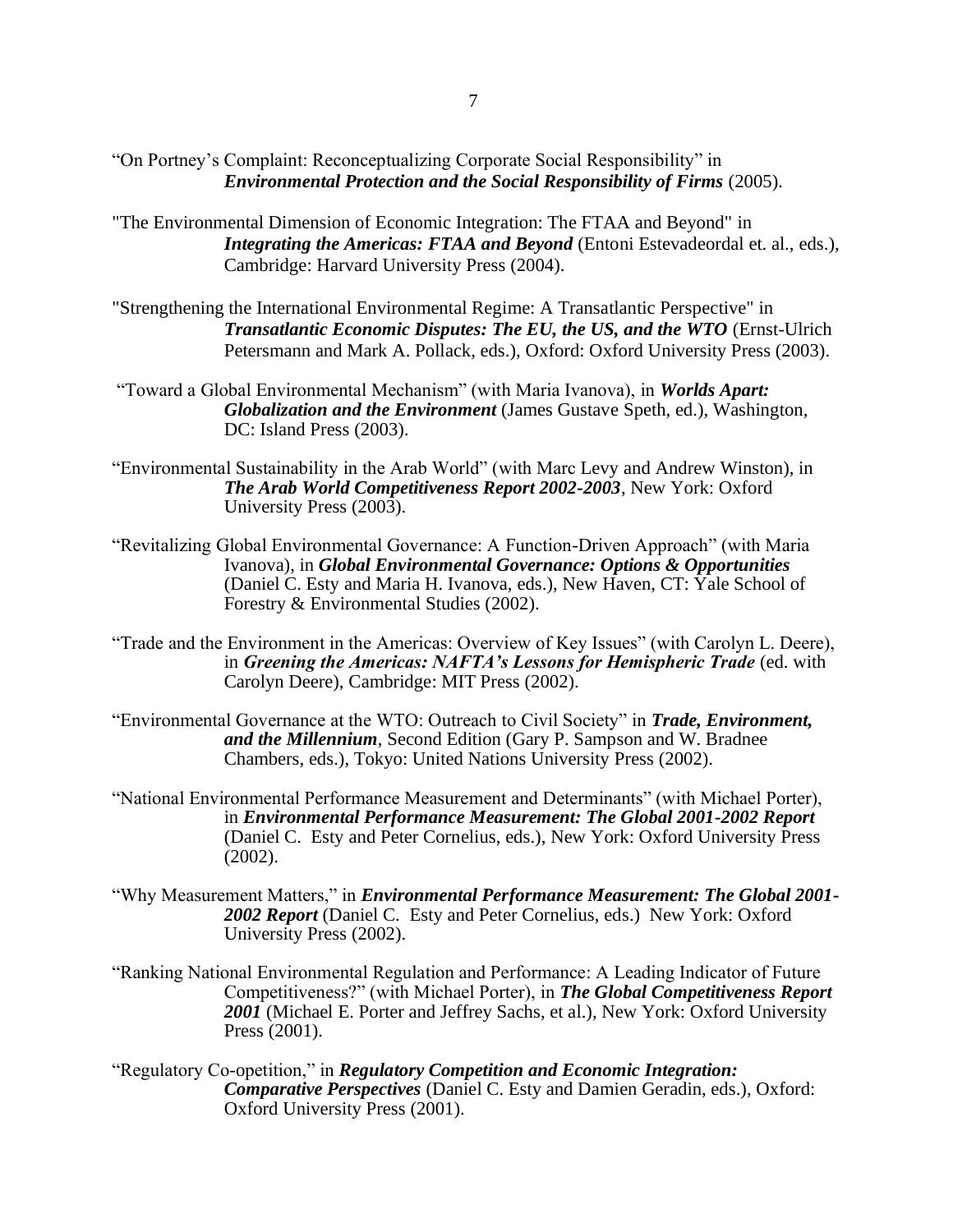- "We the People: Civil Society and the World Trade Organization," in *New Directions in International Economic Law: Essays in Honour of John H. Jackson* (Marco Bronckers and Reinhard Quick, eds.), Great Britain: Kluwer Law International (2000).
- "Measuring National Environmental Performance and Its Determinants," in *The Global Competitiveness Report 2000* (Michael Porter and Jeffrey Sachs, et al., eds.), New York: Oxford University Press (2000).
- "Environment and the Trading System: Picking up the Post Seattle Pieces," in *The WTO After Seattle* (Jeff Schott, ed.), (2000).
- "Economic Integration and the Environment," in *The Global Environment: Institutions, Law, and Policy* (Norman J. Vig and Regina S. Axelrod, eds.), Washington, DC: CQ Press (1999).
- "The State Failure Project: Early Warning Research for U.S. Foreign Policy Planning" (with Jack Goldstone and Ted Robert Gurr, et al.), in *Preventive Measures: Building Risk Assessment and Crisis Early Warning Systems* (John L. Davis and Ted Robert Gurr eds.), Lanham, MD: Rowman and Littlefield (1998).
- "Environmentalists and Trade Policymaking," in *Constituent Interests and U.S. Trade Policies* (Alan V. Deardorff and Robert M. Stern, eds.), Ann Arbor: University of Michigan Press, (1998).
- "Pivotal States and the Environment," in *United States Strategy and the Pivotal States: Testing an Intellectual Hypothesis* (Paul M. Kennedy et al., eds.), New York: Norton (1998).
- "Environmental Protection" in Regional Trade Agreements: The European Community and NAFTA (with Damien Geradin), in *Regionalism and Multilateralism After the Uruguay Round: Convergence, Divergence, and Interaction* (Paul Demaret et al., eds.), Brussels, European Interuniversity Press (1997).
- "APEC and Sustainable Development" (with Andre Dua), in *Whither APEC?: The Progress to Date and Agenda for the Future* (C. Fred Bergsten, ed.), Washington: Institute for International Economics (1997).
- "Foreign Investment, Globalisation, and Environment" (with Brad Gentry), in *Globalisation and Environment* (Tom Jones, ed.), Paris: Organization for Economic Cooperation and Development (1997).
- "Environmental Protection During the Transition to a Market Economy," in *Economies in Transition: Asia and Europe* (Wing Woo, Stephen Parker, Jeffrey Sachs, eds.), Cambridge: MIT Press (1997).
- "Environmental Regulation and Competitiveness: Theory and Practice," in *Asian Dragons and Green Trade: Environment, Economics and International Law* (editor with Simon Tay), Singapore: Times Academic Press (1996).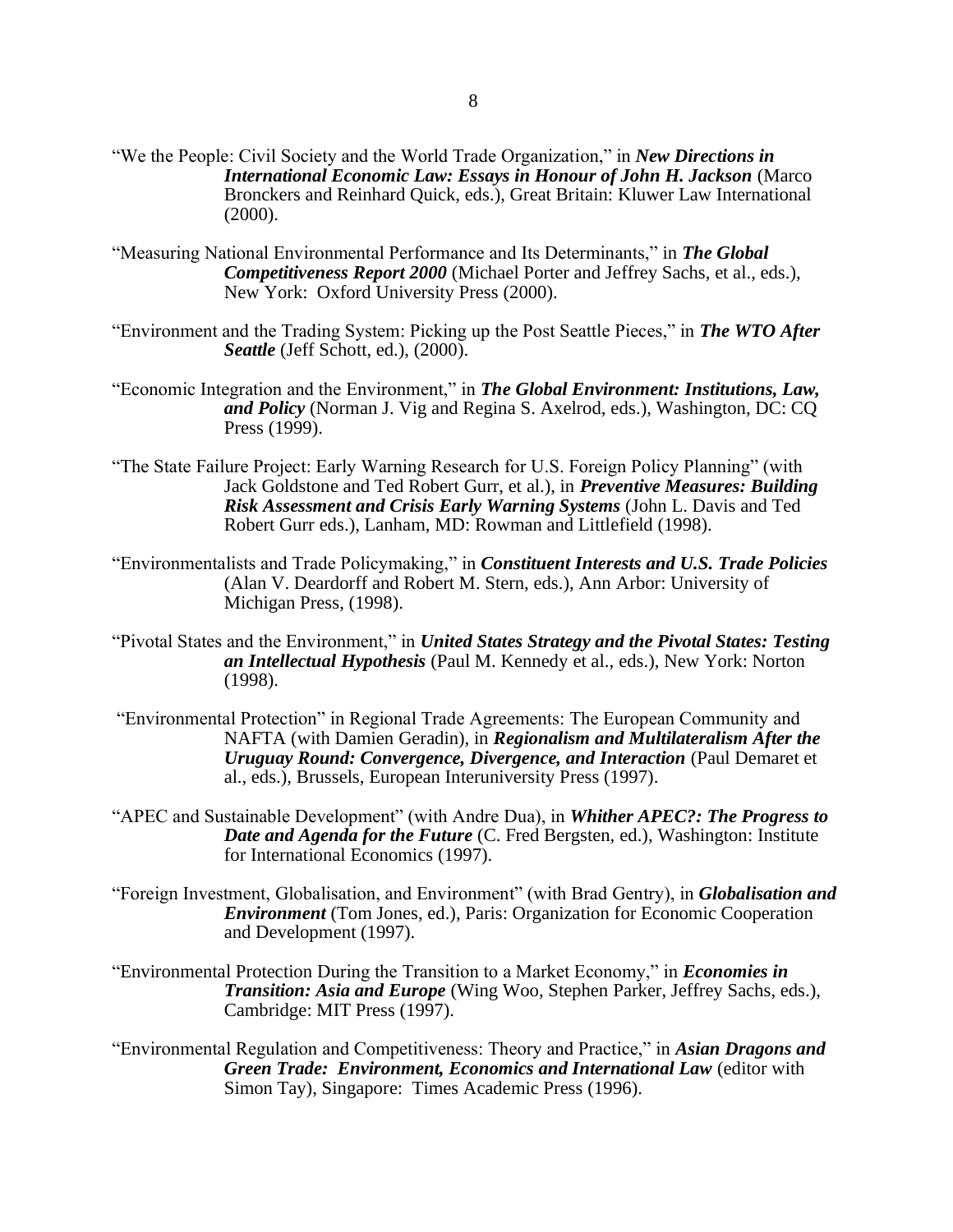- "Greening World Trade," in *The World Trading System: Challenges Ahead* (Jeffrey Schott, ed.), Washington: Institute for International Economics (1996).
- "Balancing Free Trade and Intervention," in *Contemporary International Law Issues: Conflicts and Convergence* (Wybo Heeve, ed.), The Hague: T.M.C. Asser Instituut (1995).
- "Making Trade and Environment Policies Work Together," in *Trade and Environment: The Search for Balance* (Damien Geradin et al. eds.), London: Cameron-May (1995).
- "The Case for a Global Environmental Organization," in *Managing the World Economy: Fifty Years After Bretton Woods* (Peter Kenen, ed.), Washington: Institute for International Economics (1994).
- "Integrating Trade and Environmental Policymaking: First Steps in NAFTA," in *Trade and Environment: Law, Economics and Policy* (Durwood Zaelke, ed.), Washington: Island Press (1993).

## **JOURNAL ARTICLES:**

- "ESG Standards: Looming Challenges and Pathways Forward," (with Todd Cort), *Organization & Environment,* (July 28, 2020). [https://doi.org/10.1177/1086026620945342.](https://doi.org/10.1177/1086026620945342)
- "Harnessing Investor Interest in Sustainability: The Next Frontier in Environmental Information Regulation" (with Quentin Karpilow), *Yale Journal on Regulation* Volume 36, Issue 2, (July 2019).
- "Changing International Law for a Changing Climate," (with Dena P. Adler), *American Journal of International Law Unbound* 112: 279-84 (2018).
- "Where is global waste management heading? An analysis of solid waste sector commitments from nationally-determined contributions (with Jon T. Powell and Marian Chertow), *Waste Management* 80: 137-143 (2018).
- "Business Leadership in Global Climate Change Responses", (with Michelle Bell), *American Journal of Public Health* 108, no. S2 (April 1, 2018): pp. S80-S84.
- "Trumping Trump: Pourquoi L'Accord De Paris Survivra," *Revue Juridique de l'Environment* special volume 2017: 49-57.
- "Lessons from First Campus Carbon-Pricing Scheme," (with Kenneth Gillingham, and Stefano Carattini), *Nature* (31 October 2017).
- "Corporate Sustainability Metrics: What Investors Want and Don't Get," (with Todd Cort), *Journal of Environmental Investing* 8(1): 11-53 (2017).
- "Red Lights to Green Lights: From  $20<sub>th</sub>$  Century Environmental Regulation to  $21<sub>st</sub>$  Century Sustainability," *Environmental Law* 47(1): 1-80 (April, 2017).

"Toward a Sustainable Global Economy: An Initiative for G20 Leadership," *Journal of Self-Governance and Management Economics* 5(2): 46–60 (August, 2016).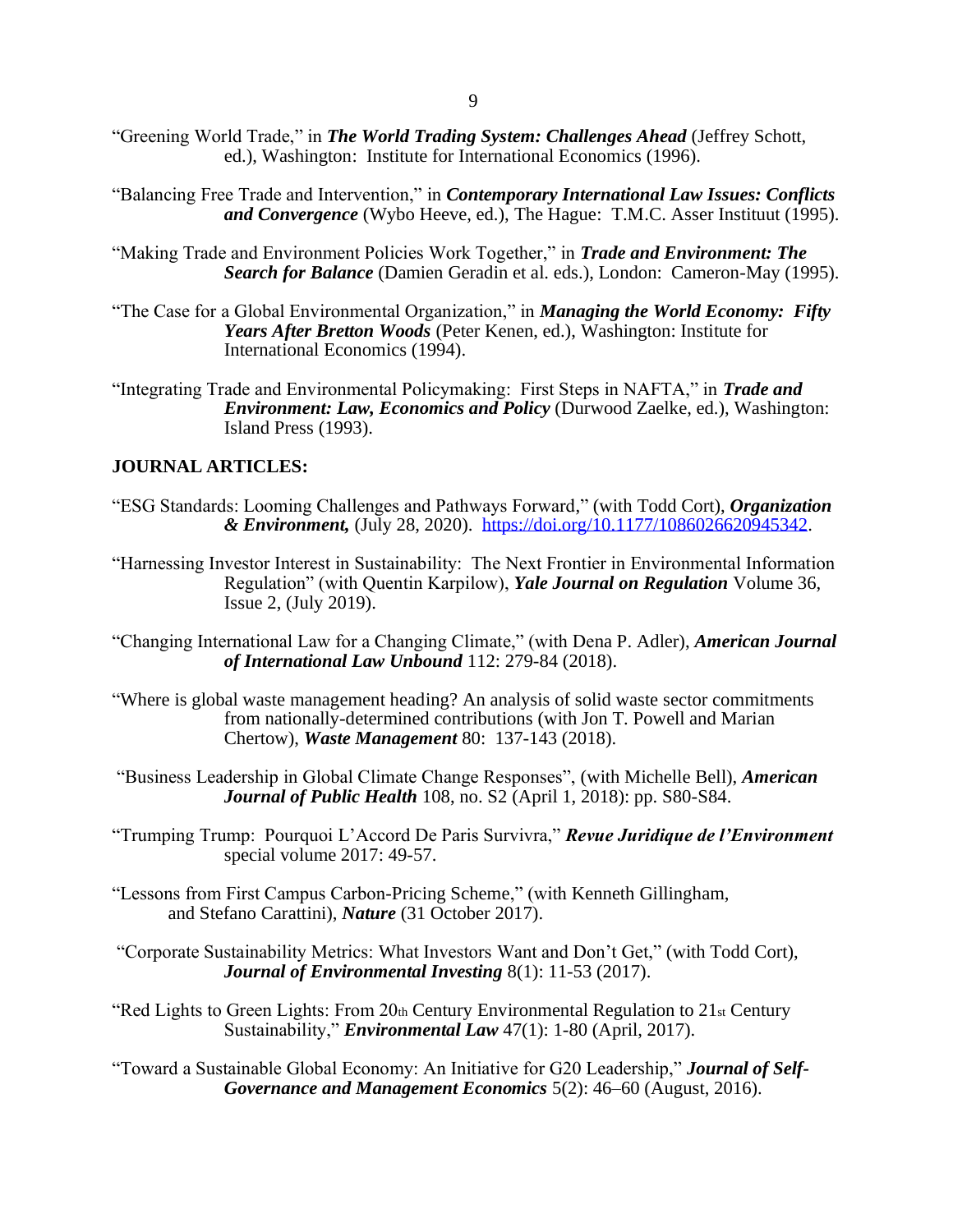- "Regulatory Transformation: Lessons from Connecticut's Department of Energy and Environmental Protection," *Public Administration Review* vol. 76, Issue 3: 403- 12 (2016).
- "Sustainability: Bridging the Sustainability Gap," (with David Lubin), *MIT Sloan Management Review* (June 2014).
- "Development: Mobilize citizens to track sustainability," (with Angel Hsu, Omar Malik, and Laura Johnson), *Nature* (30 March 2014).
- "Green Rules to Drive Innovation," (with Steve Charnovitz), *Harvard Business Review* (March 2012).
- "The Sustainability Imperative," (with David Lubin), *Harvard Business Review* (May 2010), pp.  $2 - 50$ .
- Book Review, "Global Warming and the World Trading System," *World Trade Review* vol. 9, no. 1 (January 2010), pp. 282-285.
- "Meshing Climate Change Controls and Trade Policy: Getting Down to Business, A Review of Global Warming and the World Trading System (with G. Clyde Hufbauer, S. Charnovitz, and J. Kim), *World Trade Journal* (2009).
- "Breaking the Environmental Law Logjam: The International Dimension," *N.Y.U. Environmental Law Journal* vol. 17 (2008).
- "Climate Change and Global Environmental Governance," *Global Governance* 14:111–118 (2008).
- "Rethinking Global Environmental Governance to Deal with Climate Change: The Multiple Logics of Global Collective Action," *American Economic Review: Papers & Proceedings* 98:2 (2008).
- "What Stakeholders Demand," *Harvard Business Review* (October 2007), p. 30.
- "The Promise of Data-Driven Policymaking," (with Reece Rushing) *Issues in Science and Technology* vol. XXIII, no. 4 (Summer 2007), p. 67.
- "Good Governance at the Supranational Scale: Globalizing Administrative Law," *Yale Law Journal* vol. 115, no.7 (2006).
- "From Local to Global: The Changing Face of the Environmental Challenge", *SAIS Review* Vol. XXVI, no.2, (Summer-Fall, 2006).
- "National Environmental Performance: An Empirical Analysis of Policy Results and Determinants," (with Michael E. Porter), *Environment and Development Economics* vol. 10, no. 4 (2005).
- "Measuring Up: Applying the Environmental Sustainability Index," (with Tanja Srebotnjak) *Yale Journal of International Affairs* vol. 1, issue 1 (Summer/Fall 2005).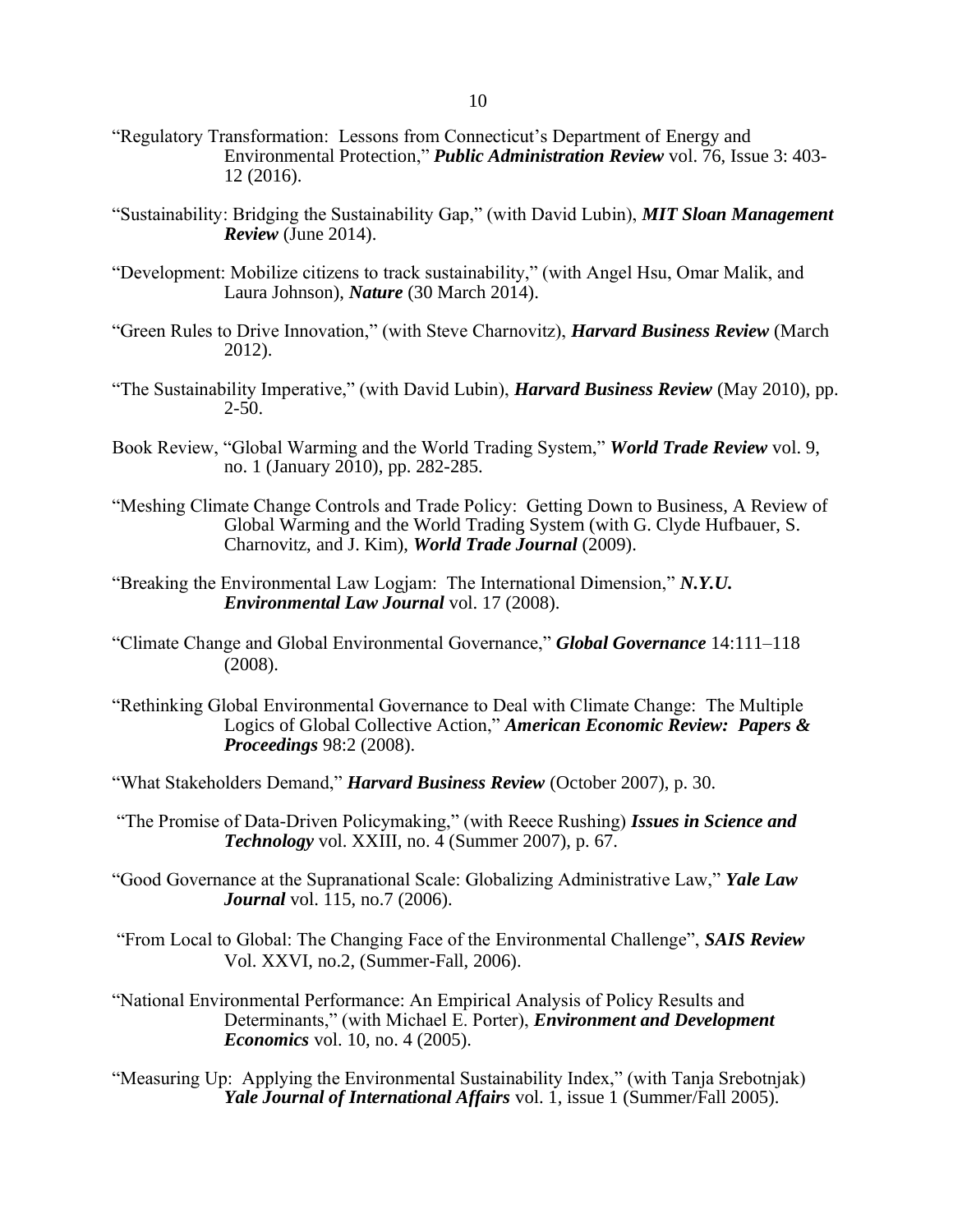- "Environmental Protection in the Information Age," *NYU Law Review* vol. 79, no. 1 (2004).
- "Rejoinder," (response to David Henderson), *World Trade Review* vol. 1, no. 3 (2002).
- "The World Trade Organization's Legitimacy Crisis," *World Trade Review* vol. 1, no. 1 (2002).
- "A Term's Limits," *Foreign Policy* (September/October 2001).
- "Bridging the Trade-Environment Divide," *Journal of Economic Perspectives* vol. 15, no. 3 (2001).
- "Next Generation Environmental Law: A Response to Richard Stewart," *Capital University Law Review* vol. 29, no. 1 (2001).
- "A Term's Limits," *Foreign Policy* (October, 2001) pp. 74-75.
- "The Fount of Climate Change Scholarship," *The Yale Journal of International Law* vol. 25, no. 2 (2000).
- "Regulatory Co-opetition," *Journal of International Economic Law* vol. 3, issue 2 (2000).
- "An Environmental Perspective on Seattle," *Journal of International Economic Law* vol. 3, no. 1 (March 2000).
- "Toward Optimal Environmental Governance," *New York University Law Review* vol. 74, no. 6 (1999).
- Book Review, "Making International Environmental Treaties Work," *Journal of International Economic Law* vol. 2, issue 3 (1999).
- "Sustaining the Asia Pacific Miracle," *Asia Pacific Journal of Environmental Law* vol. 3, issue 4 (1998).
- "Linkages and Governance: NGOs at the World Trade Organization," *University of Pennsylvania Journal of International Economic Law* vol. 19, no. 3 (1998).
- "Moving from National to International Environmental Policy" (with Robert Mendelsohn), *Policy Sciences* vol. 31, no. 3 (1998).
- "Industrial Ecology and Competitiveness" (with Michael E. Porter), *Journal of Industrial Ecology* vol. 2, no. 1 (1998).
- "Environmental Protection and International Competitiveness: A Conceptual Framework" (with Damien Geradin), *Journal of World Trade* vol. 32, no. 3 (1998).
- "Sustainable Development and Environmental Federalism," *Widener Symposium Law Journal* vol. 3 (1998).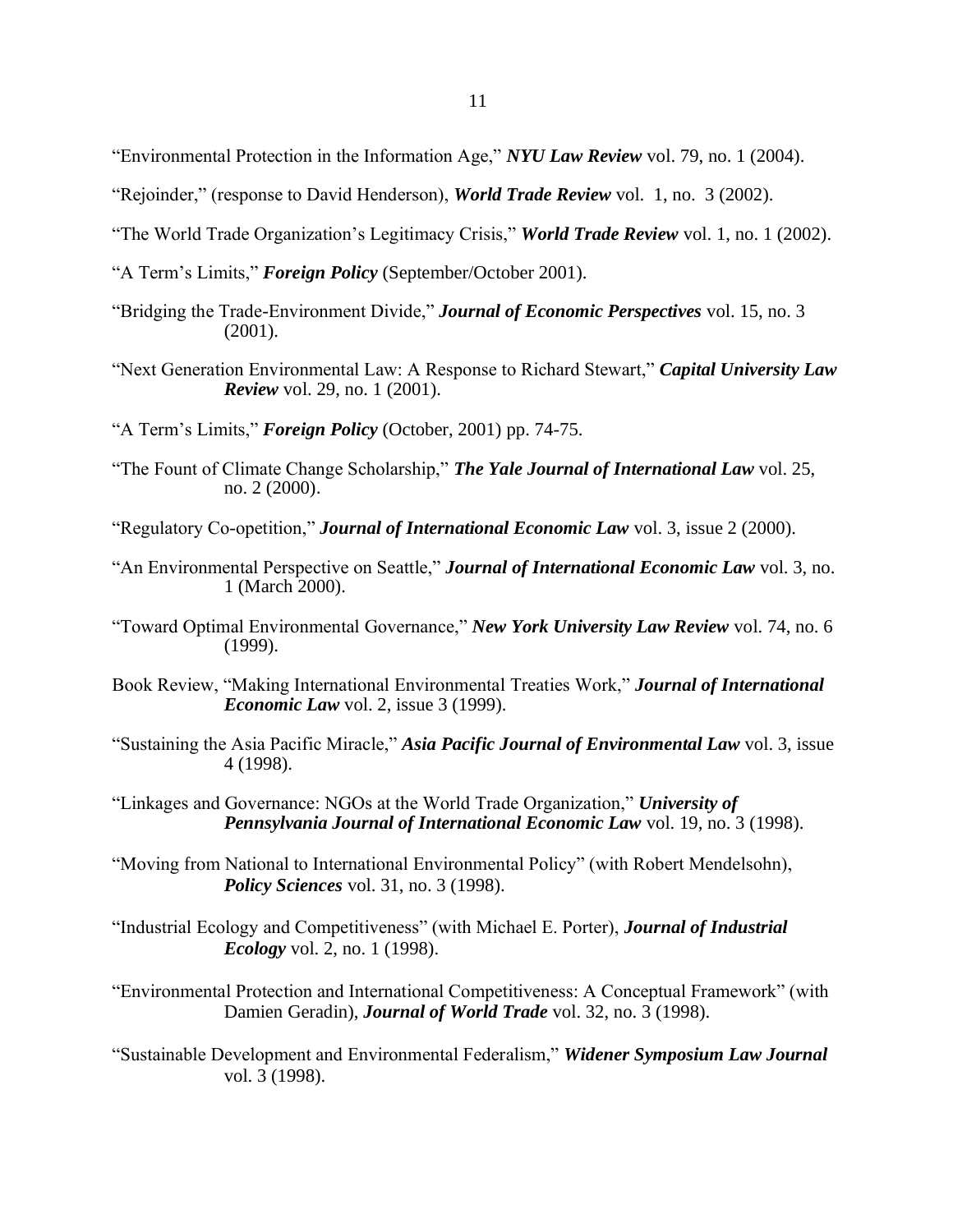- "NGOs at the World Trade Organization: Cooperation, Competition, or Exclusion," *Journal of International Economic Law* vol. 1, no. 1 (March 1998).
- "Market Access, Competitiveness, and Harmonization: Environmental Protection in Regional Trade Agreements" (with Damien Geradin), *Harvard Environmental Law Review* vol. 21, no. 2 (1997).
- "Next Generation of Environmental Policy Looks to Industrial Ecology" (with Marian Chertow), *Environmental Business Journal* (January 1997).
- "Stepping Up to the Global Environmental Challenge," *Fordham Environmental Law Journal*, vol. xiii, no. 1 (1996).
- "Revitalizing Environmental Federalism," *Michigan Law Review* vol. 95, no. 3 (1996).
- "What's the Risk in Risk?" *Yale Journal on Regulation* vol. 13, no. 2 (1996).
- "Ökologisierung des GATT oder ein "GATT" für die Umwelt," *Jahrbuch Ökologie 1996* (Udo Simonis, ed.), Munich: Beck (1996).
- "Private Sector Foreign Investment and the Environment," *Review of European Community and International Environmental Law* (RECIEL) vol. 4, issue 2 (1995).
- "Unpacking the Trade and Environment Conflict," *Law and Policy in International Business* vol. 25, no. 4 Summer (1994).
- "Making Trade and Environmental Policies Work Together: Lessons from NAFTA," *Aussenwirtschaft* (The Swiss Review of International Economic Relations) vol. 49 (1994).
- "The Challenge of Going Green," *Harvard Business Review* vol. 72, no. 4 (1994).
- "GATTing the Greens: Not Just Greening the GATT," *Foreign Affairs* (November/December 1993).
- "Environmental Protection and International Trade: Toward Mutually Supportive Rules and Policies" (with Peter Lallas and David Van Hoogstraten), *Harvard Environmental Law Review* vol. 16, no. 2 (1992).
- "Market Structure and Political Influence" (with Richard Caves), *Economic Inquiry* (January 1983).

# **OTHER ARTICLES:**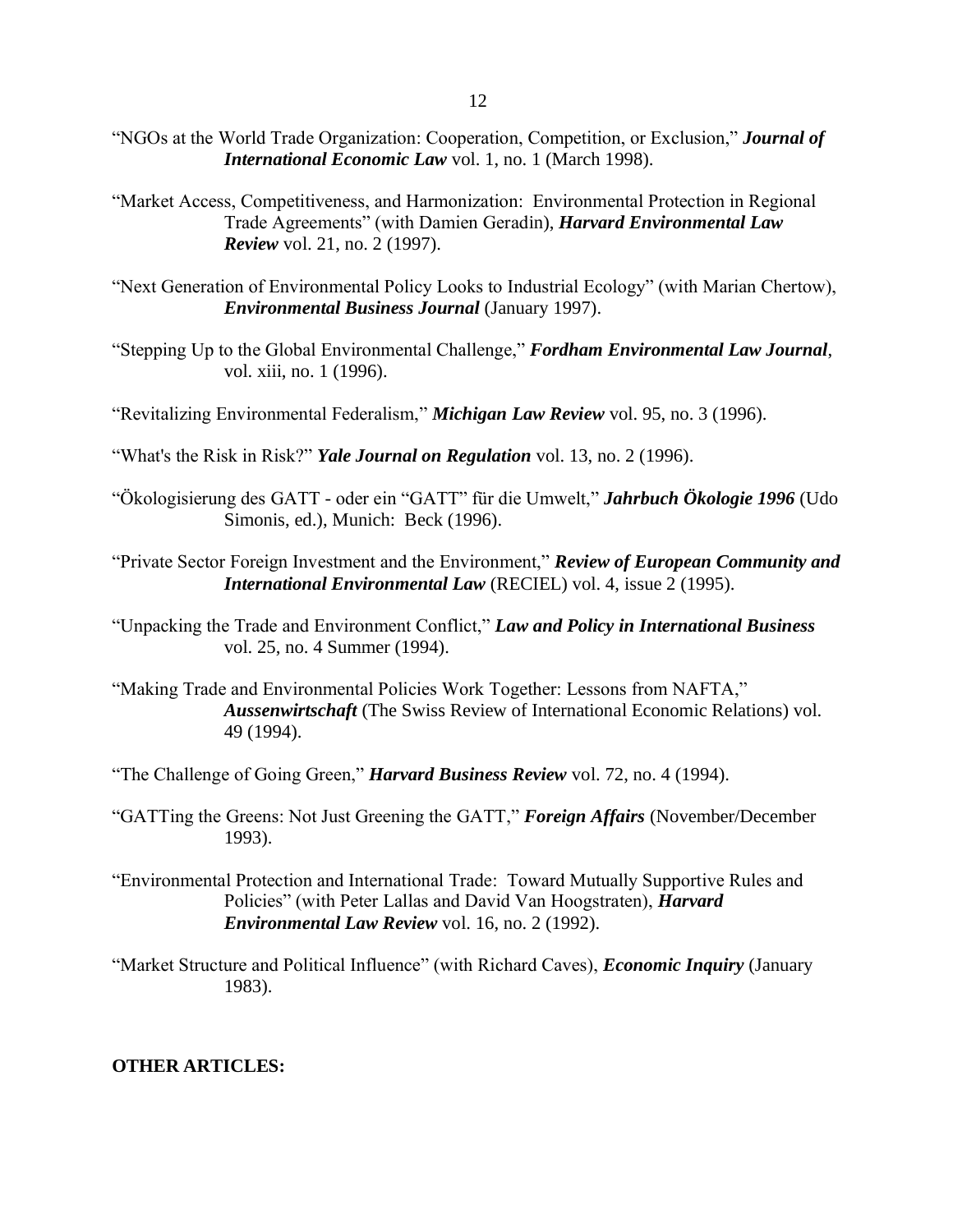- "Earth Day at 50: Pathways to a Sustainable Future," *Our Daily Planet*, (April 25, 2020), available at: https://www.ourdailyplanet.com/story/special-bonus-earth-day-at-50 pathways-to-a-sustainable-future.
- "COVID-19 Lessons for the 50th Anniversary of Earth Day," *The Hill,* (April 22, 2020), available at: [https://thehill.com/opinion/energy-environment/493946-covid-19-lessons-for-the](https://thehill.com/opinion/energy-environment/493946-covid-19-lessons-for-the-earth-day-50th-anniversary)[earth-day-50th-anniversary.](https://thehill.com/opinion/energy-environment/493946-covid-19-lessons-for-the-earth-day-50th-anniversary)
- "An Earth Day CEO Summit Shows How Dramatically Corporate Values have Changed," (with Jeffrey Sonnenfeld), *Fortune*, (April 22, 2020), available at: https://fortune.com/2020/04/22/earth-day-sustainability-ceo-summit.
- "Managing Interdependence in a World of Chaos," *American College of Environmental Lawyers*, (August 8, 2018), available at: [http://www.acoel.org/post/2018/08/08/Managing-Interdependence-in-a-World-of-](http://www.acoel.org/post/2018/08/08/Managing-Interdependence-in-a-World-of-Chaos.aspx)[Chaos.aspx.](http://www.acoel.org/post/2018/08/08/Managing-Interdependence-in-a-World-of-Chaos.aspx)
- "Delivering Climate Change Progress," *The Environmental Forum,* vol. 35, no. 2 (March/April 2018).
- "To Move Paris Accord Forward, Bring Cities and Companies On Board," *YaleE360*, (March 20, 2018), available at: [https://e360.yale.edu/features/to-move-paris-accord](https://e360.yale.edu/features/to-move-paris-accord-forward-bring-cities-and-companies-on-board)[forward-bring-cities-and-companies-on-board.](https://e360.yale.edu/features/to-move-paris-accord-forward-bring-cities-and-companies-on-board)
- "Trumping Trump on Climate Change," *American College of Environmental Lawyers*, (July 25, 2017), available at: [http://www.acoel.org/post/2017/07/25/Trumping-Trump-on-](http://www.acoel.org/post/2017/07/25/Trumping-Trump-on-Climate-Change.aspx)[Climate-Change.aspx.](http://www.acoel.org/post/2017/07/25/Trumping-Trump-on-Climate-Change.aspx)
- "Climate Action Needs Green, Not Just Red Lights," *The Guardian* (April 28, 2017) available at [https://www.theguardian.com/the-gef-partner-zone/2017/apr/28/climate](https://www.theguardian.com/the-gef-partner-zone/2017/apr/28/climate-action-needs-green-not-just-red-lights)[action-needs-green-not-just-red-lights.](https://www.theguardian.com/the-gef-partner-zone/2017/apr/28/climate-action-needs-green-not-just-red-lights)
- "The Next Four Years," As the Trump administration prepares to move in, 11 Yale faculty give their predictions and suggestions. *Yale Alumni Magazine*. (January/February, 2017). [https://yalealumnimagazine.com/articles/4425-the-next-four-years.](https://yalealumnimagazine.com/articles/4425-the-next-four-years)
- "Clean Power Plan is Neither Unprecedented Nor a Radical Departure from Past Pollution Control Measures," **New Haven Register** (September 22, 2016) available at [http://www.nhregister.com/opinion/20160922/forum-clean-power-plan-is-neither](http://www.nhregister.com/opinion/20160922/forum-clean-power-plan-is-neither-unprecedented-nor-a-radical-departure-from-past-pollution-control-measures)[unprecedented-nor-a-radical-departure-from-past-pollution-control-measures.](http://www.nhregister.com/opinion/20160922/forum-clean-power-plan-is-neither-unprecedented-nor-a-radical-departure-from-past-pollution-control-measures)
- "Moving Toward a Cheaper, Cleaner, and More Reliable Energy Future," *Springfield Republican* op-ed (June 20, 2016).
- "A Bottom-Up Approach to Clean Energy," *U.S. News* (December 18, 2015) available at: [http://www.usnews.com/debate-club/is-the-paris-climate-agreement-a-good](http://www.usnews.com/debate-club/is-the-paris-climate-agreement-a-good-strategy/a-bottom-up-approach-to-clean-energy)[strategy/a-bottom-up-approach-to-clean-energy.](http://www.usnews.com/debate-club/is-the-paris-climate-agreement-a-good-strategy/a-bottom-up-approach-to-clean-energy)
- "Remaking American Environmentalism," (review of Jedediah Purdy's After Nature), *Los Angeles Review of Books* (December 2015).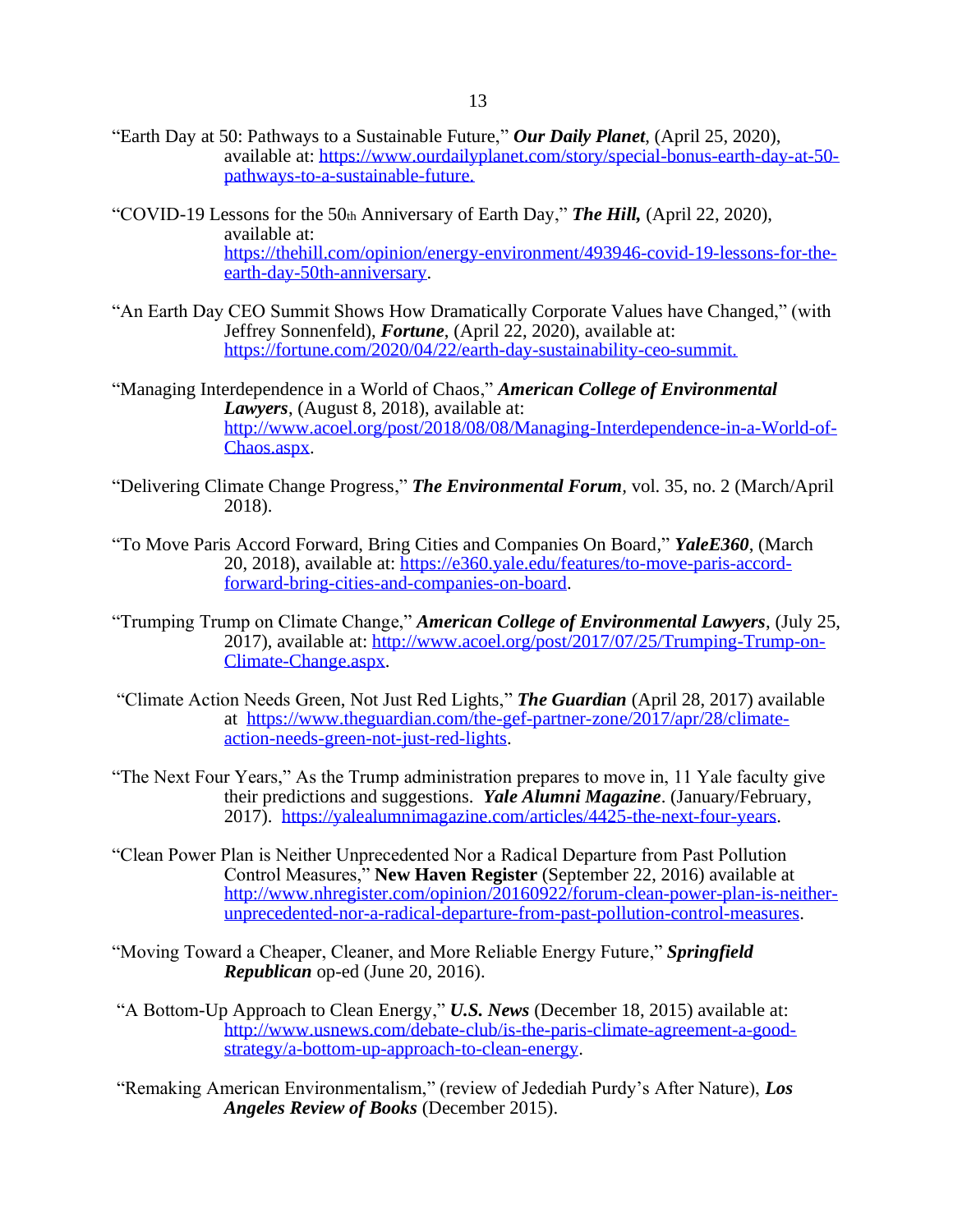- "Shifting Gears on Climate Change," (with Rudy Provoost), *Huffington Post* (September 2015) available at: [http://www.huffingtonpost.com/daniel-c-esty/shifting-gears-on](http://www.huffingtonpost.com/daniel-c-esty/shifting-gears-on-climate-change_b_8167428.html?1442838446)climate-change b 8167428.html?1442838446.
- "Changement climatique: une nouvelle stratégie" (with Rudy Provoost), *Le Monde (*September 2015) available at: [http://www.lemonde.fr/idees/article/2015/09/22/changement](http://www.lemonde.fr/idees/article/2015/09/22/changement-climatique-une-nouvelle-strategie_4767354_3232.html)[climatique-une-nouvelle-strategie\\_4767354\\_3232.html.](http://www.lemonde.fr/idees/article/2015/09/22/changement-climatique-une-nouvelle-strategie_4767354_3232.html)
- "Bottom-Up Climate Fix," *New York Times* op-ed (September 21, 2014) available at: <http://www.nytimes.com/2014/09/22/opinion/bottom-up-climate-fix.html>
- "Getting Clean Energy Policy Right" (with Varun Sivaram), *EnergyBiz* (January/February 2014), p. 44.
- "Pain at the Pump? We Need More," (with Michael E. Porter), *New York Times* op-ed (April 27, 2011) available at: [http://www.nytimes.com/2011/04/28/opinion/28esty.html?\\_r=0](http://www.nytimes.com/2011/04/28/opinion/28esty.html?_r=0)
- "Climate Change Plan B," *Huffington Post* (April 13, 2010) available at: [http://www.huffingtonpost.com/daniel-c-esty/climate-change-plan](http://www.huffingtonpost.com/daniel-c-esty/climate-change-plan-b_b_536314.html)[b\\_b\\_536314.html](http://www.huffingtonpost.com/daniel-c-esty/climate-change-plan-b_b_536314.html).
- "Making Sustainability Part of Everyone's Job (with Sandra Lauterbach), *The Journal of the Human Resource Planing Society*, vol. 33, issue 1 (March 2010).
- "Copenhagen Or Bust?," *National Journal* blog (September 29, 2009) available at [http://energy.nationaljournal.com/2009/09/ready-for-copenhagen.php#1365776.](http://energy.nationaljournal.com/2009/09/ready-for-copenhagen.php#1365776)
- "Riding the Green Wave in the Economic Downturn," *Media & Entertainment Journal* (Fall 2009).
- "As Copenhagen Talk Nears, What are the Prospects for Success," *Yale 360* (Nov. 23, 2009) available at http://e360.yale.edu/content/feature.msp?id=2213.
- "Reset: Making Sustainability the Centerpiece of Our Recovery," *Huffington Post* (April 2009).
- "Revitalizing Global Environmental Governance for Climate Change," *Global Governance: A Review of Multilateralism and International Organizations* (Oct-Dec 2009) vol. 15, no. 4.
- "Foreward," *in 2008 State of the World: Innovations for a Sustainable Economy* (The Worldwatch Institute, 2008), pp. xv-xvii.

"Reclaiming US Leadership in Global Environmental Governance," *SAIS Review of International Affairs*, (with Maria Ivanova), vol. xxxviii (Fall 2008).

"The Path Beyond Kyoto," in the *Third Annual Global Colloquium of University Presidents: Position Papers From Colloquium Participants*, NYU (November 28-29, 2007).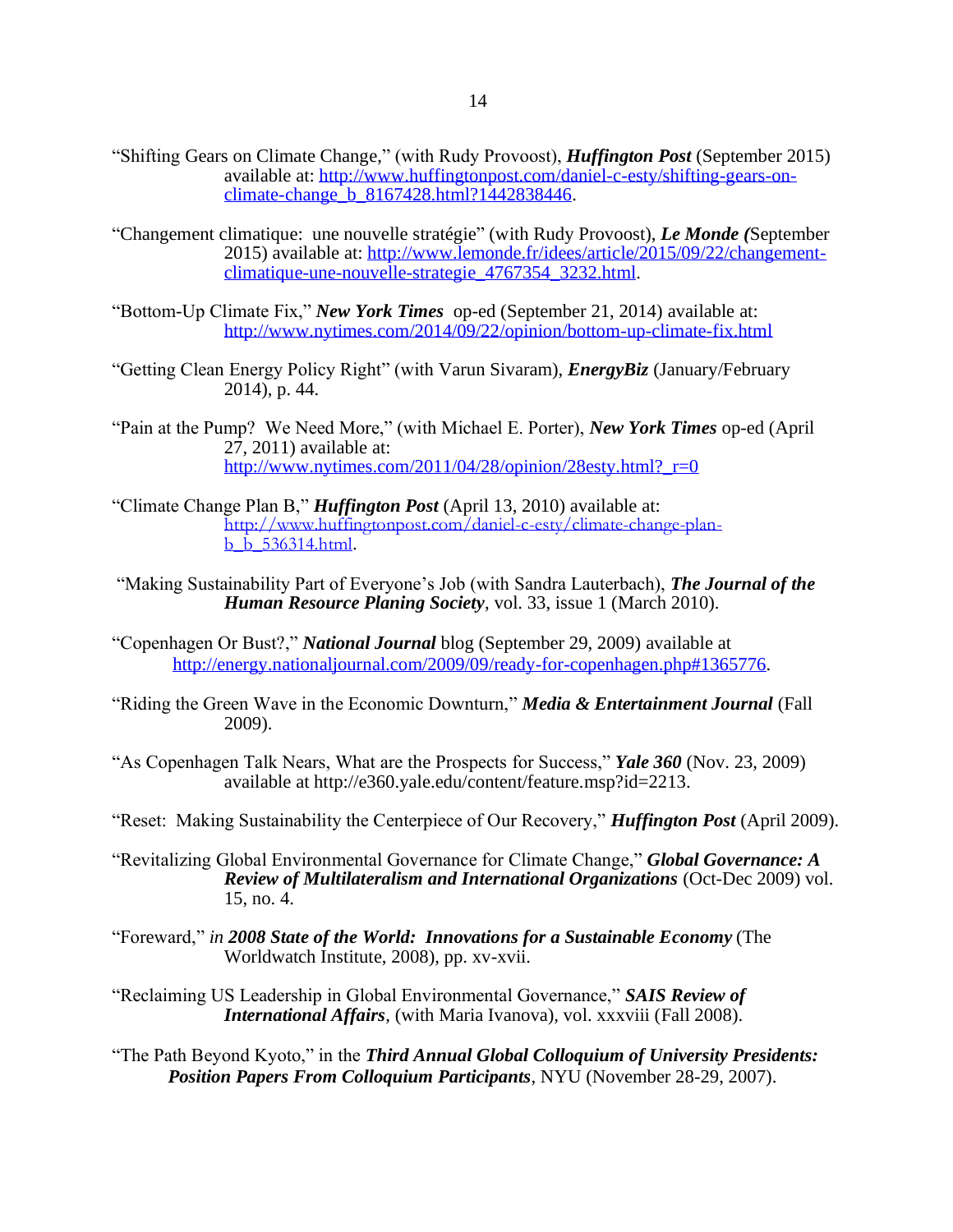"Ride the Wave or Go Under," *The Guardian*, (November 5, 2007), p. 29.

"Jeffrey Immelt: Green Business Trailblazer," *Time*, (October 23, 2007), available at [http://www.time.com/time/specials/2007/article/0,28804,1663317\\_1663322\\_1669927,00.html.](http://www.time.com/time/specials/2007/article/0,28804,1663317_1663322_1669927,00.html)

"Final Word," 2 *Fast Company*, (June 2007).

"Is China Turning Green?," **Fortune** (May 4, 2007) available at [http://money.cnn.com/magazines/fortune/fortune\\_archive/2007/05/14/100024847/index.htm.](http://money.cnn.com/magazines/fortune/fortune_archive/2007/05/14/100024847/index.htm)

"When Being Green Puts You in the Black", *The Washington Post*, p. B01 (March 4, 2007).

"Green is Beautiful: Helping the Planet Doesn't Have to Hurt Your Bottom Line," *CIO Magazine*, (Jan. 2, 2007).

"Greener Pastures," *Wall Street Journal*, (Dec 29, 2006) p. A.8.

- "On My Mind: It's Easy Being Green," *Forbes***,** (Oct. 2, 2006).
- "Globalizing Administrative Law," *Administrative and Regulatory Law News*, vol. 32, no. 1 (Fall 2006).
- "Toward Data-Driven Decisionmaking: Why Measurement Matters," *Inside Green Business*, (16 August 2006) vol. 1, no. 16.

"Energy Tide Turns Toward Alternatives," *Hartford Courant* (27 June 2005).

- "Sustainable Management of the Global Natural Commons," Background Studies Issue Paper, International Task Force on Global Public Goods (February 2004).
- "Lessons from Johannesburg," *The Yale Herald* (Sept. 20, 2002).

"In a High Tech Environment," *Worldlink* (January/February 2002).

"Toward Data-Driven Environmentalism: The Environmental Sustainability Index," *The Environmental Law Reporter*, vol. xxxi, no. 5 (2001).

"Digital Earth: Saving the Environment," *OECD Observer*, (May 2001) no. 226.

"The Value of Creating a Global Environmental Organization," *Environment Matters Annual Review* (July 1999 - June 2000).

"Environmentalism by Number," (with Kim Samuel-Johnson) *Worldlink*, (January/February 2001).

"Vers une organisation monndiale de l'environment?" *Courrier de la Planete*  $(55-2000-1)$ .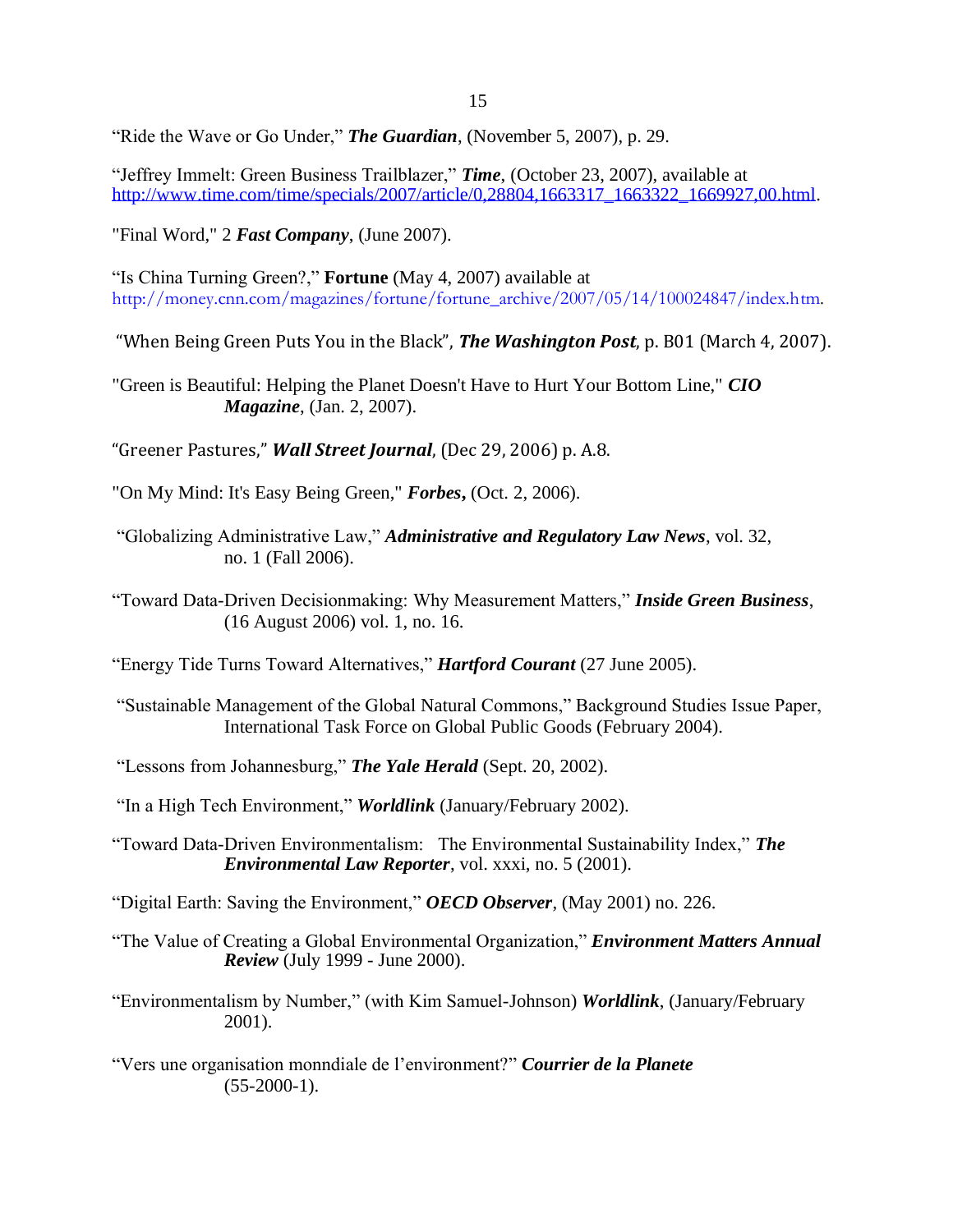- "Global Environment Agency Will Take Pressure Off WTO," *Financial Times* (Thursday, July 13, 2000) (response to Calestous Juma's "Stunting Green Progress").
- "An Earthy Effort," *Worldlink* (September/October 2000).
- "Trade Storms," *Worldlink* (May/June 2000).
- "Green Index," *Worldlink* (January/February 2000).
- "Feeding Frankenstein," *Worldlink* (September/October 1999).
- "No More Trade-Offs," *Worldlink* (May/June 1999).
- "Breaking Protocol," *Worldlink* (November/December 1998).
- "Globalization and the Environment," *The American Oxonian* vol. LXXXV, no. 4 (Fall 1998).
- "Clean Competition," *Worldlink* (September/October 1998).
- "Environmental Policy: The Next Generation, (with Marian Chertow), *Issues in Science and Technology* (Fall 1997).
- "Trade and Environment Mix," *Journal of Commerce* (7 November 1997).
- "U.S. Must Lead on the Environment," *Newsday* (25 June 1997).
- "Private Capital Flows: New and Additional Resources for Sustainable Development" (with Brad Gentry), *Bridges to Sustainability: Business and Government Working Together for a Better Environment*, Yale School of Forestry and Environmental Studies Bulletin Series, no. 101 (1997).
- "Greening U.S. Aid to China" (with Seth Dunn), *China Business Review,* (January-February 1997).
- "A Difficult Position: China, Climate Change and Joint Implementation" (with Dan Rosen and Seth Dunn), *China Review*, issue 4, (Summer 1996).
- "Toward a Greener GATT," *International Economic Insights*, (March/April 1994).
- "Rio Revisited: Turning the Giant's Head," *Ecodecision* (September 1993).
- "New Linkages and Policy Challenges," *The Environmental Forum*, vol. 5, no. 4 (July/August 1992).
- "Competitiveness Not Just a Buzzword" (with Robert Herzstein), *The New York Times*, (January 1987).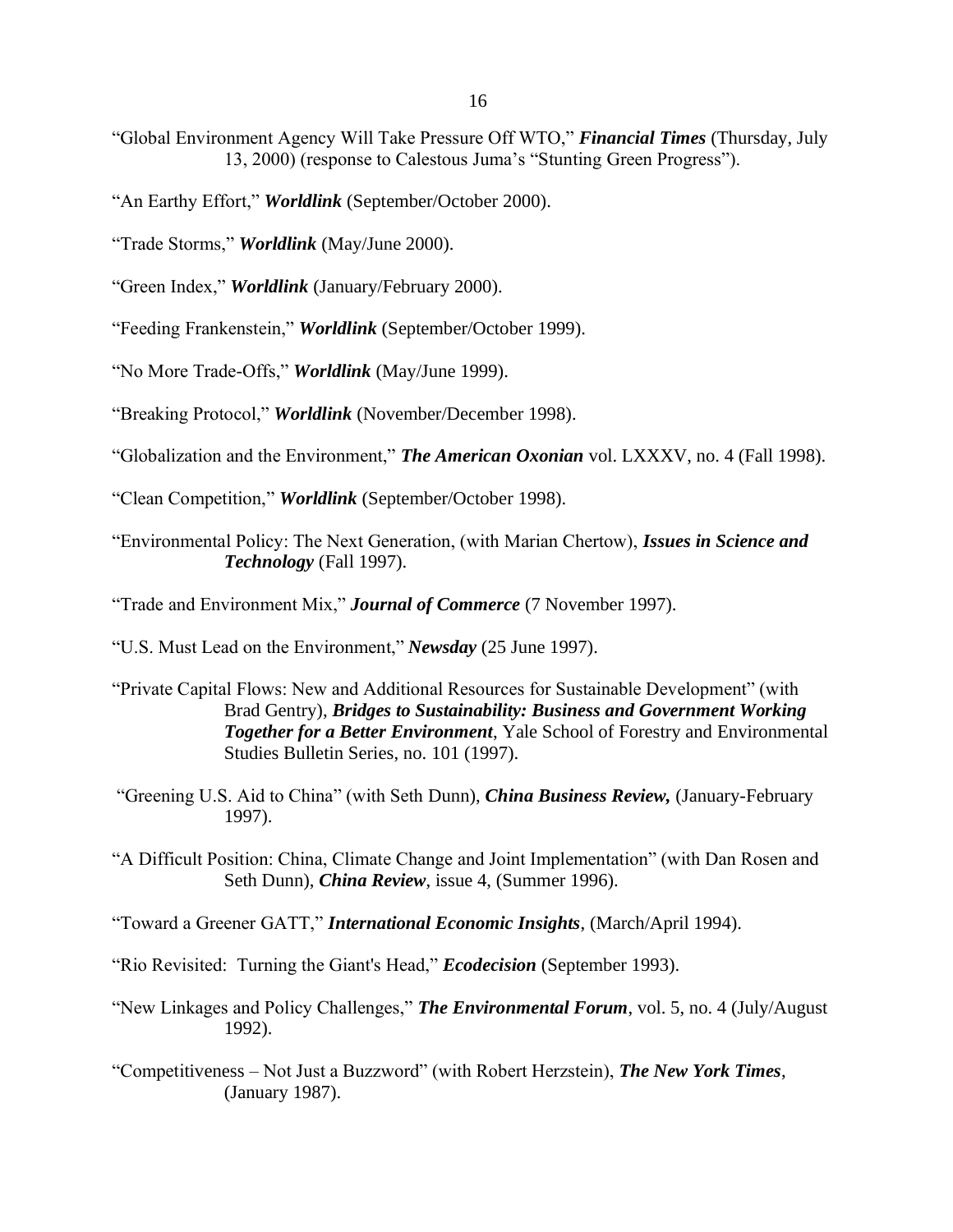# **OTHER PUBLICATIONS:**

"Compromise and the Art of the Deal," *Our Daily Planet* (December 15, 2018), available at [https://mailchi.mp/4975f35a294f/our-daily-planets-bright-ideas-dan-estyhillhouse-professor-of](https://mailchi.mp/4975f35a294f/our-daily-planets-bright-ideas-dan-estyhillhouse-professor-of-environmental-law-and-policy-at-yale-law-school)[environmental-law-and-policy-at-yale-law-school](https://mailchi.mp/4975f35a294f/our-daily-planets-bright-ideas-dan-estyhillhouse-professor-of-environmental-law-and-policy-at-yale-law-school)

"A Tribute to One of My Environmental Heroes: President George H.W. Bush," *Our Daily Planet,* (December 4, 2018), available at [http://us16.forward-to](http://us16.forward-to-friend.com/forward/show?u=0dab4d757f3c1102acb135b56&id=66c234247a)[friend.com/forward/show?u=0dab4d757f3c1102acb135b56&id=66c234247a](http://us16.forward-to-friend.com/forward/show?u=0dab4d757f3c1102acb135b56&id=66c234247a)

- *Good Governance at the Supranational Scale: Globalizing Administrative Law* (Chinese book version of 2006 Yale Law Journal article, translated by Lin Tai, Beijing: Law Press, 2018.).
- 2018 Environmental Performance Index: Global Metrics for the Environment (with Zach Wendling, Jay Emerson, Mark Levy, Alex de Sherbinin, et al) New Haven: Yale Center for Environmental Law and Policy (available at: www.epi.yale.edu).
- *"*Proposed G20 Initiative for the International Trade and Investment Regimes on Sustainable Development and Climate Change," *International Centre for Trade and Sustainable Development*: Geneva (April, 2016).
- 2016 Environmental Performance Index: Global Metrics for the Environment (with A Hsu, MA Levy, A de Sherbinin, et al) New Haven: Yale Center for Environmental Law and Policy (available at: www.epi.yale.edu).
- *2012 Environmental Performance Index and Pilot Trend Environmental Performance Index,* (with JW Emerson, A Hsu, MA Levy, A de Sherbinin, V Mara, and M Jaiteh), New Haven: Yale Center for Environmental Law and Policy (available at [http://epi.yale.edu\)](http://epi.yale.edu/).
- *2010 Environmental Performance Index*, (with Jay Emerson, Mark A. Levy, Christine Kim, Valentina Mara, Alex de Sherbinin, and Tanja Srebotnjak), New Haven: Yale Center for Environmental Law & Policy (available at [http://epi.yale.edu\)](http://epi.yale.edu/).
- *2008 Environmental Performance Index*, (with Mark A. Levy, Christine Kim, Alex de Sherbinin, Tanja Srebotnjak, Valentina Mara), New Haven: Yale Center for Environmental Law & Policy (available at http://epi.yale.edu).
- *Pilot 2006 Environmental Performance Index*, (with Mark A. Levy, Tanja Srebotnjak, Alex de Sherbinin, Christine Kim, Bridget Anderson), New Haven: Yale Center for Environmental Law & Policy (available at http://www.yale.edu/epi).

"Governing by the Numbers: The Promise of Data-Driven Policymaking in the Information Age"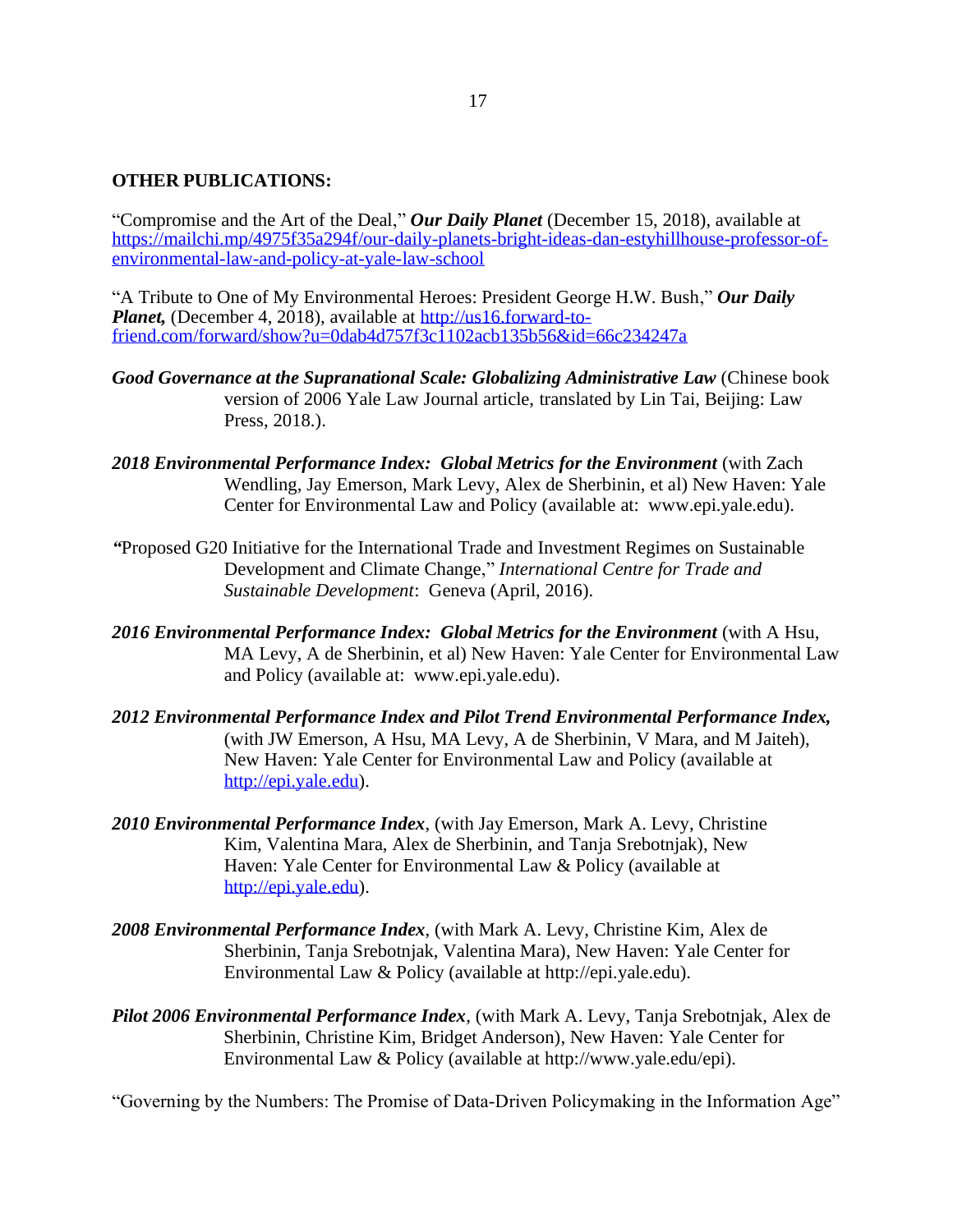(with Reece Rushing), *Center for American Progress* (November 21, 2006).

- *2005 Environmental Sustainability Index* (with Mark A. Levy, Tanja Srebotnjak, Alex de Sherbinin), New Haven: Yale Center for Environmental Law & Policy (available at [http://www.yale.edu/esi\)](http://www.yale.edu/esi).
- "Thickening the International Environmental Regime," Robert Schuman Centre Policy Paper Series, European University Institute (June 2002).
- "Free Trade and Environmental Protection," Paper presented at The Convergence of U.S. National Security and the Global Environment Sixth Conference, The Aspen Institute (May 27-June 2, 2002).
- "Making International Environmental Agreements Work: The Case for a Global Environmental Organization" (with Maria Ivanova). *Yale Center for Environmental Law and Policy Working Papers Series*, Working Paper 2/1, http://www.yale.edu/gegdialogue) (May 2001).
- *Environmental Sustainability Index 2002*, Geneva: World Economic Forum (annual releases in 2000-2002) (available at http://www.ciesin.columbia.edu/indicators/esi).
- "Toward a Global Environmental Organization," *Toward Shared Responsibility and Global Leadership: A Report to the Leaders of the G-8 Member Countries* (Bergsten, C.F. et al, 2001).
- "Comment: Beyond the Club System," *Efficiency/Equity/Legitimacy: The Multilateral Trading System at the Millennium* (Roger B. Porter, et al. eds.), Washington: Bookings Institution (2001).
- *NAFTA and the Environment* (with Gary C. Hufbauer, Diana Orejas, Luis Rubio and Jeffrey J. Schott), Washington: Institute for International Economics (2000).
- "Why the World Trade Organization Needs Environmental NGOs," *Public Participation in the International Trading System*, vol. 1, no. 3 (1997).
- "Environment and Security: Borders and the Biosphere," *The Convergence of U.S. National Security and the Global Environment* (Dick Clark, ed.), Washington: Aspen Institute (1996).
- "Policy Implications from Long-Term Scenarios: the Global Environment," *Globalisation and Linkages to 2020*, Paris: OECD (1996).
- *Restructuring the Global Environmental Facility* (with J. Koehler), Washington: Overseas Development Council (1993).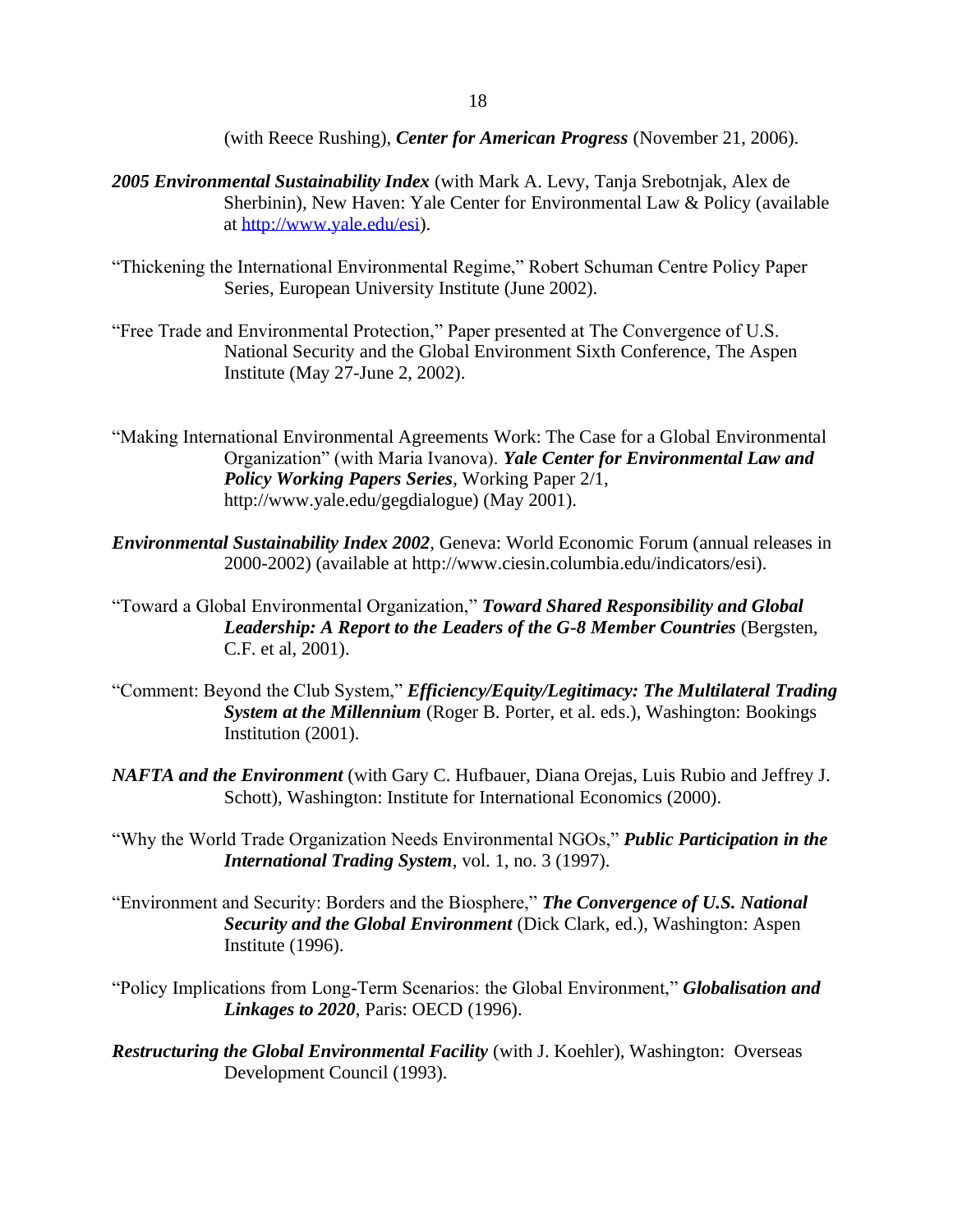## **HONORS AND AWARDS**

Silver 2019 Axiom Book Prize for *A Better Planet: 40 Big Ideas for a Sustainable Future*

*Financial Times* "Best Book of 2019" for *A Better Planet: 40 Big Ideas for a Sustainable Future*

2016 Alliance for Research on Corporate Sustainability People's Choice Award

2016 Yale School of Forestry and Environmental Studies Teaching Prize

Audubon Connecticut "Katie O'Brien" Lifetime Achievement Award (2015)

- American College of Environmental Lawyers (elected 201) professional association of 250 top lawyers selected for their preeminence in environmental law
- William K. Reilly Award for Environmental Leadership (2014) for "improving environmental governance in the United States and finding innovative approaches to the most pressing environmental challenges" (given by American University's School of Public Affairs)

U.S. Environmental Protection 40th Anniversary Speaker (2010)

2010 Yale School of Forestry and Environmental Studies Teaching Prize

*Inc. Magazine* 30 best business books in the past 30 years (for *Green to Gold*) (2009)

Myrtle Wreath Award for Civic Responsibility (Connecticut Hadassah) 2008

Selected as a 2007 "Outstanding" book by American Association of University Professors Books for Public and Secondary School Libraries (*Green to Gold*)

Bronze ForeWord Magazine Book of the Year in Business & Economy (for *Green to Gold*)

Academy of Management 2007 book prize finalist (for *Green to Gold*)

Wirtschaftsbuchpreis 2007 Business Book of the Year – Frankfurt Book Fair Prize, (Zurich 2007)

USA Book News, 2007 National Best Books Award Winner in the Business, Management & Leadership category (for *Green to Gold*)

Selected as a top 25 business book: What Corporate America is Reading by (CEO-READ)